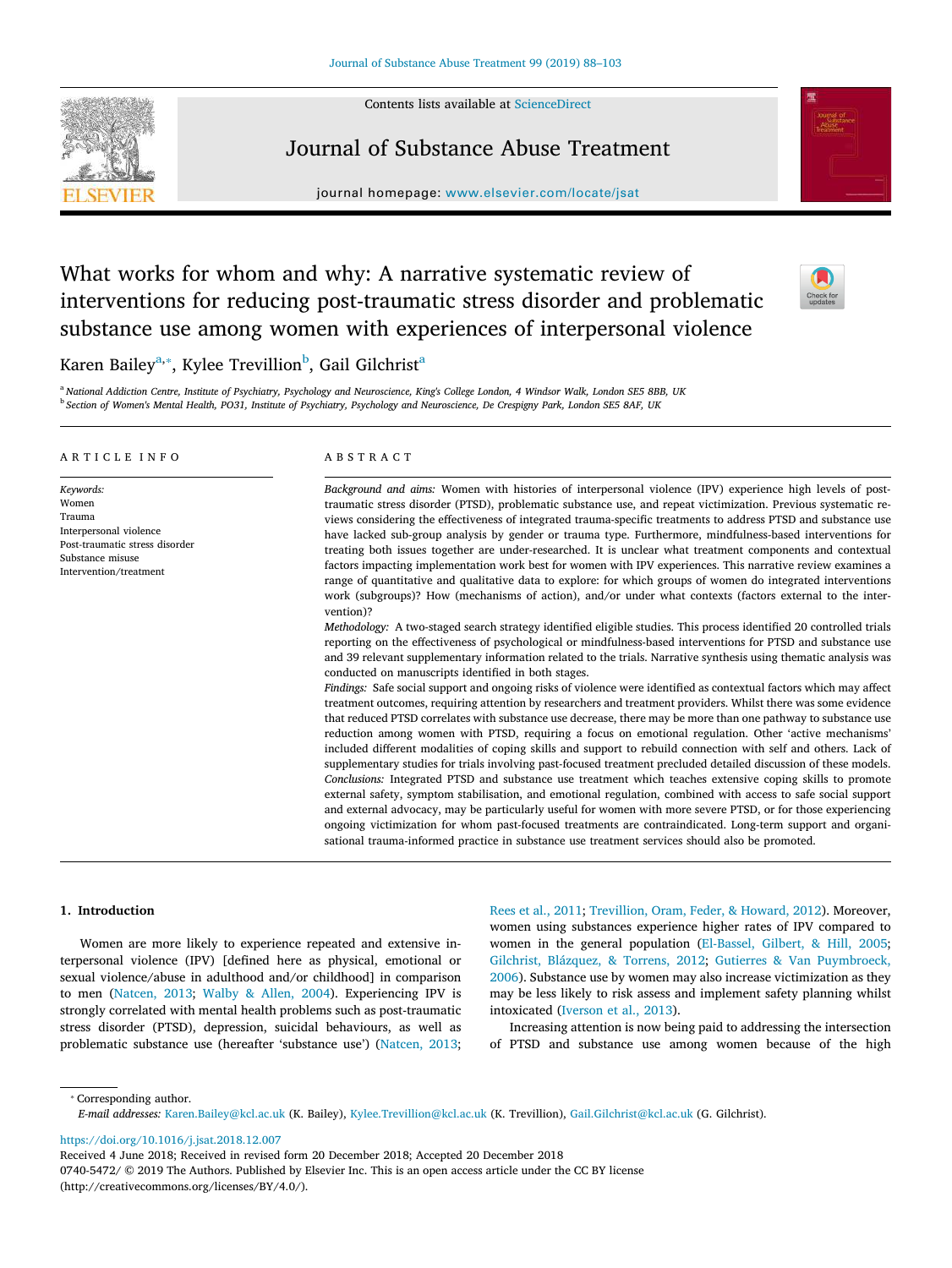prevalence of both issues: between 30 and 59% of women receiving substance use treatment have PTSD [\(Najavits, 2002](#page-14-3)), and among women with substance use disorders (SUDs), PTSD prevalence is estimated to be 2–3 times higher than for men with SUDs [\(Hien, 2009](#page-13-3)). PTSD is also an important treatment target for women because the risk of experiencing IPV from a partner is highest among women with PTSD, compared to those with depression and anxiety [\(Trevillion et al., 2012\)](#page-15-1) and PTSD has been implicated as a risk factor for first-onset depression in women([Breslau, Davis, Peterson, & Schultz, 1997\)](#page-13-4). There is also some suggestion that PTSD treatment improves other mental health conditions, including depression([Bisson, Roberts, Andrew, Cooper, &](#page-13-5) [Lewis, 2013](#page-13-5)).

PTSD typically involves symptoms related to *re-experiencing* such as flashbacks or nightmares, *hyper-arousal* such as being jumpy and on constant alert, *avoidance* of trauma memories or places, and *negative thoughts* such as shame/guilt and feeling the world is unsafe. However, many women will go undiagnosed or have sub-threshold symptoms ([Hien, 2009](#page-13-3)). Repeated and prolonged IPV (e.g. domestic violence) may result in Complex PTSD, which includes symptoms additional to those listed above such as increased alterations in emotional regulation, belief systems, disrupted relations with others, and dissociation [\(Herman,](#page-13-6) [2001\)](#page-13-6).

For some, different substances may lend themselves well to selfmedicating this wide spectrum of PTSD symptoms([Khantzian, 1997](#page-14-4)). This hypothesis is supported by a body of literature including longitudinal studies([Chilcoat & Breslau, 1998;](#page-13-7) [Swendsen et al., 2010\)](#page-15-2) and observational studies where participants report worsening PTSD symptoms after abstinence([Reynolds et al., 2005](#page-14-5)). By extension, the *emotional regulation theory* posits that substance use is triggered by many different forms of distress (e.g. conflict) among people with PTSD, not only the PTSD symptoms([Kramer, Polusny, Arbisi, & Krueger,](#page-14-6) [2014\)](#page-14-6). This may have particular relevance to women experiencing the psychological distress of ongoing IPV.

The interplay of these co-occurring issues brings complexity to the provision of effective substance use treatment for women. For example, failure to address external safety concerns impacts negatively on drug treatment outcomes [\(El-Bassel et al., 2005\)](#page-13-0). These realities would suggest an integrated treatment response is needed rather than treating each issue in a silo. The integrated trauma-specific interventions currently available typically follow the staged model of PTSD treatment ([Cloitre et al., 2011;](#page-13-8) [Herman, 2001;](#page-13-6) [Rothschild, 2011](#page-15-3)). Present-focused models focus on first phase safety and stabilisation work to address both PTSD and substance use (e.g. establishing therapeutic relationships and physical safety, psycho-education about the trauma and substance use, coping skills development), sometimes comprising over 30 sessions in trials. Past-focused models, however, combine this first phase with the second phase of memory processing (exploring traumatic memories in detail); and in trials generally comprise 8–12 sessions.

To date, systematic reviews considering the effectiveness of these treatments have included samples of men and women with a wide range of traumas. Some contained a narrow focus on randomised controlled trials involving participants with PTSD and SUD [\(Roberts, Roberts,](#page-15-4) [Jones, & Bisson, 2016](#page-15-4)), others included quasi-experimental trials with looser participant inclusion criteria regarding PTSD and SUD([Fowler &](#page-13-9) [Faulkner, 2011](#page-13-9); [Torchalla, Nosen, Rostam, & Allen, 2012](#page-15-5); [van Dam,](#page-15-6) [Vedel, Ehring, & Emmelkamp, 2012](#page-15-6)). The most recent systematic review comparing psychological interventions for those dually diagnosed with both PTSD and a SUD to a control group, concluded that the most promising outcomes for both issues were found in treatments that included a past-focused element, but only when accompanied by numerous services focused on safety and stabilisation([Roberts et al.,](#page-15-4) [2016\)](#page-15-4). However, descriptions of these services were lacking, dropout was high, sub-group analysis by gender unavailable due to lack of data, and their suitability for women facing ongoing victimization unclear. Evidence suggests that some women receiving these interventions, for example those with acute emotional dysregulation, may require a

lengthier focus on coping and safety skills [\(Cloitre, Koenen, Cohen, &](#page-13-10) [Han, 2002](#page-13-10)), as well as emphasis on the mind-body connection [\(Van der](#page-15-7) [Kolk, 2014\)](#page-15-7). In light of this, increasing attention has been paid to the role of mindfulness-based practices such as meditation and yoga, with trials demonstrating promising results in addressing PTSD([Emerson,](#page-13-11) [2014;](#page-13-11) [Goldsmith et al., 2014](#page-13-12)) and substance use [\(Li, Howard, Garland,](#page-14-7) [McGovern, & Lazar, 2017\)](#page-14-7). However evidence on their impact on both issues among women is lacking.

Therefore, the task remains to better determine the active ingredients of integrated trauma-specific interventions to address PTSD and substance use among women with IPV histories, and the wider contextual factors impacting implementation, in order to improve and tailor treatment for women. Thus, it is necessary to move beyond an exclusive focus on treatment effect, to examine a broad range of literature including qualitative and secondary data analyses, practitioner, organisational, and service user knowledge to glean insights as to why a treatment may or may not be working for certain groups and in certain settings [\(Pawson & Tilley, 1997;](#page-14-8) [Petticrew et al., 2015](#page-14-9)). Therefore, to synthesise and build on the existing evidence base, this review explores which integrated trauma-specific interventions (hereafter "integrated interventions") work for which groups of women with co-occurring IPV and varying ranges of substance use and PTSD severity (subgroups), how (mechanisms of action within the interventions), and/or under what contexts (factors external to the intervention)?

# **2. Methodology**

This review followed the Preferred Reporting Items for Systematic Reviews and Meta-Analyses [\(Moher, Liberati, Tetzlaff, & Altman, 2009\)](#page-14-10) and narrative synthesis guidelines [\(Popay et al., 2006](#page-14-11)).

#### *2.1. Search strategies*

A two-staged search strategy identified eligible studies. Stage 1 identified controlled trials reporting on the effectiveness of psychological or mindfulness-based interventions for PTSD and substance use. Stage 2 identified relevant supplementary information [e.g. process evaluations, implementation guidance, and secondary data analyses] related to the trials identified in Stage 1.

Multiple searches were conducted for Stage 1 (see *Supplementary Table S.1*) comprising: (a) identification of trials contained in eight previous literature reviews selected in a prior scoping exercise, and (b) separate electronic searches of bibliographic databases for psychological interventions and mindfulness-based interventions for PTSD and substance use since the dates of the last published literature reviews. Medical Education Subject Headings and free text keywords were used to search PsycINFO, Medline, CINAHL, PILOTS and [Clinicaltrials.gov](http://Clinicaltrials.gov) from 01.01.14-08.03.16 for: 1) psychological integrated interventions published since the most recent review([Roberts, Roberts, Jones, &](#page-15-8) Bisson,  $2015$  $2015$  $2015$ ,<sup>1</sup> and 2) mindfulness-based interventions (inception to 01.04.16), with an update in PsycINFO, [Clinicaltrials.gov](http://Clinicaltrials.gov) and PILOTS to 18.04.18. Multi-staged searches were also conducted for Stage 2 involving: (a) an electronic search of PsycINFO, PILOTS, MEDLINE and Embase (from inception to 05.10.16) entering the names of the primary studies or interventions, with an update on 19.04.18 in PsycINFO and PILOTS; (b) websites searches; (c) forwards and backwards citation tracking in the original trials; and (d) contact with authors of eligible trials from Stage 1 where little or no supplementary papers had been identified by other means.

<span id="page-1-0"></span><sup>&</sup>lt;sup>1</sup> This is an earlier version of the full Cochrane systematic review published in 2016 after this search strategy was implemented. This earlier version included searches running up until 01 Jan 2014 which is the starting point for search 2 in this review. The full review([Roberts et al., 2016](#page-15-4)) comprises a later upper limit search date of 11.03.15.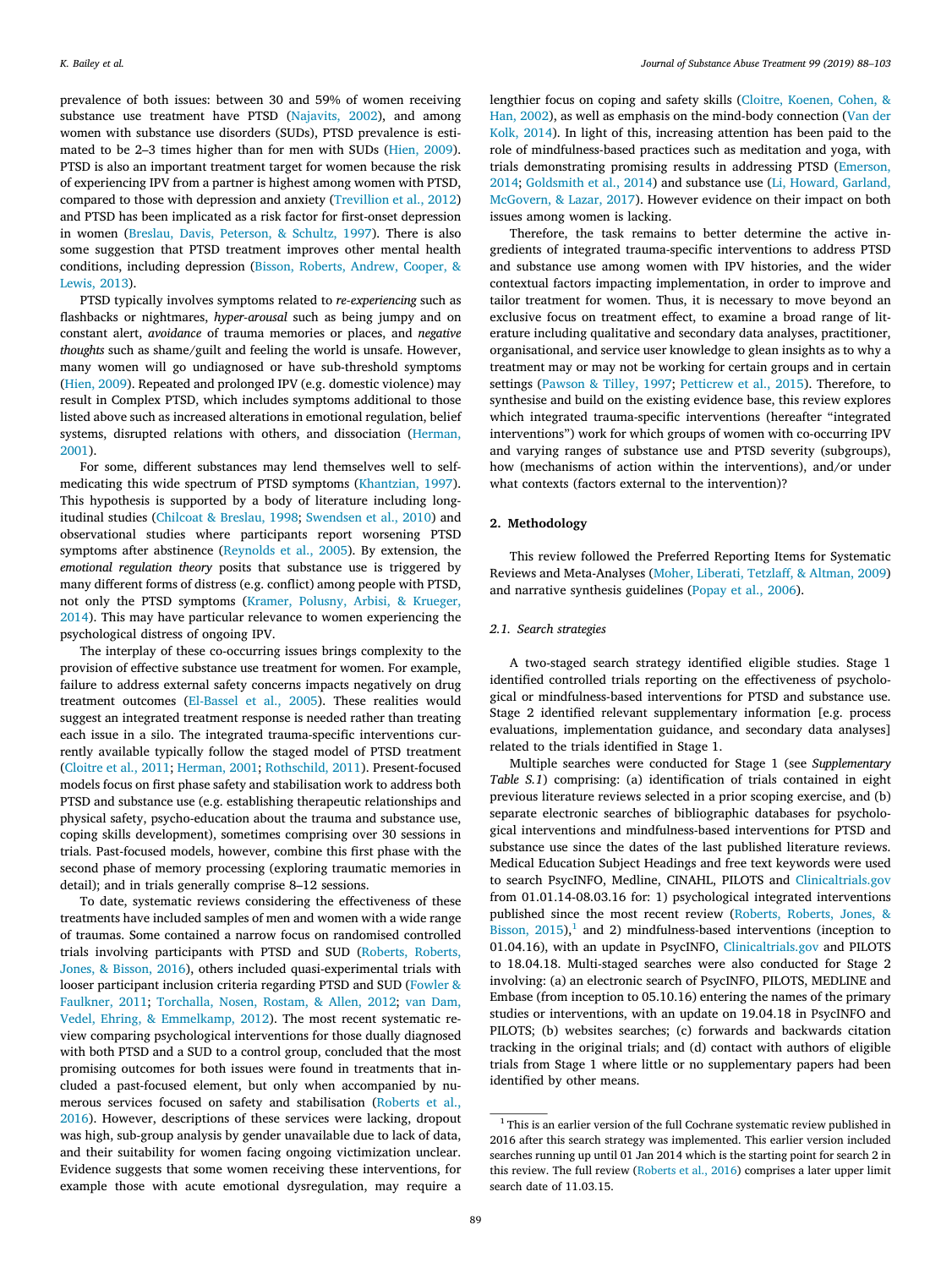#### *2.2. Selection criteria*

Trials were eligible for inclusion (Stage 1) if they: (a) reported on effectiveness of interventions to concurrently address PTSD and substance use, (b) were controlled trials, (c) were published in English, (d) included samples involving > 50% of women aged at least 18 years, and (e) reported outcomes for both PTSD and substance use. Supplementary information was included (Stage 2) if they: (a) were qualitative studies, process evaluations, implementation guidance, or secondary data analyses of the eligible trials from Stage 1; and (b) explored for whom the intervention produced change (subgroups), how (mechanisms of impact, mediators), and under what contexts (factors external to the intervention impacting on treatment outcomes). Dissertations, book chapters and studies limited to non-interpersonal trauma, and papers relating exclusively to implementation (fidelity, treatment retention, staff training, adverse events etc.) were excluded from both stages.

#### *2.3. Data extraction*

Two authors (from KB, GG, KT) independently assessed all abstracts and potentially eligible full-text manuscripts from Stage 1 against eligibility criteria. Disagreements were resolved through referral to a third reviewer (GG or KT). KB then extracted the following data from each trial: (a) basic study details; (b) details of the interventions and control; (c) details of participants; (d) outcomes and attrition; and (e) subgroups, mechanisms of action and/or context. In studies with mixed samples of men and women, data segregated by gender was unavailable and therefore data for the whole sample was selected.

# *2.4. Quality appraisal*

Two authors (from KB, GG, KT) independently assessed 8 domains of the trials' methodological quality as weak, moderate or strong using the McMasters University Quality Assessment [\(EPHPP, 1998](#page-13-13)): selection bias, study design, blinding, data collection methods and analyses, attrition and intervention integrity. Differences were resolved through discussion with a third assessor (GG or KT). All supplementary information was assessed by KB using the TAPUPAS standards [\(Pawson,](#page-14-12) [Boaz, Grayson, Long, & Barnes, 2003](#page-14-12)). This framework invites consideration of questions relating to *Transparency, Accuracy, Purposivity, Utility, Propriety, Accessibility, and source specific standards*. The Critical Appraisal Skills Programme Qualitative Checklist([CASP, 2018](#page-15-9)) was also used where applicable. Trial quality scores and limitations to the supplementary information identified with the TAPUPAS framework informed consideration of the robustness of the final narrative synthesis.

#### *2.5. Analysis*

A narrative synthesis of the data from searches 1 and 2 was conducted [\(Popay et al., 2006](#page-14-11)). As the purpose of this review was not to determine treatment effect, meta-analysis was not performed. Instead, synthesis drew on principles of thematic analysis [\(Fereday & Muir-](#page-13-14)[Cochrane, 2008\)](#page-13-14) using both deductive and inductive codes. NVivo 11 was used to oversee the management and analysis of data firstly grouping the text into the three deductive a priori categories of *subgroups, mechanisms of action* and *context*; and then reviewing the assigned text and further categorising with more inductive codes. These codes were then re-grouped into overarching themes (e.g. *Wider Organisational* approach embraced the codes of *trauma-informed practice*, *wrap-around services*, and *case-management*). Analysis focused on relationships between the data and PTSD and substance use outcomes in individual trials, and if any of these relationships were reciprocated or refuted across studies. The narrative summary was produced from triangulating data, pertaining to the over-arching identified themes,

spanning both the primary trials and their various supplementary outputs. The majority of data used in the findings involves trials comprising women only. Where data refers to mixed samples this was noted in the findings with attempts to triangulate the data with women only studies.

# **3. Results**

#### *3.1. Study selection*

A total of 1718 records were generated from the stage 1 search. Following the screening of titles and abstracts, 107 full text manuscripts were assessed against eligibility criteria. Thirty-two manuscripts from 20 trials were included. Twenty-four manuscripts from 20 trials reported on primary outcomes relating to both PTSD and substance use ("primary studies"). Five separate manuscripts were identified pertaining to one trial, the Women and Co-occurring Disorders and Violence (WCDV) study, which was delivered over nine sites in the USA, with each site implementing a present-focused integrated intervention from a choice of five different models. One manuscript (see [Table 1](#page-3-0), 24) pertains to the multi-site analysis, and a further 4 manuscripts (see [Table 1](#page-3-0), items 13, 16, 17, 18) provide analyses of the sitespecific interventions.

The stage 2 search yielded 256 unique records resulting from the 20 trials identified in Stage 1; of which 202 were excluded following title and abstract screening. Fifty-four full text manuscripts were screened for eligibility resulting in 31 eligible manuscripts comprising supplementary studies to trials in stage 1, four of which were obtained from the primary trial authors([Mills, Back, et al., 2012,](#page-14-13) [Ford & Russo, 2006](#page-13-15); [Calhoun et al., 2010;](#page-13-16) [Gilbert, El-Bassel, & Manual, 2005\)](#page-13-17). Combining the results from stages 1 & 2, there were 63 total records considered in the narrative review. Twenty-four comprised primary studies pertaining to 20 trials, with 39 associated supplementary papers (see [Fig. 1\)](#page-8-0).

### *3.2. Sample overview*

An overview of the 24 primary studies and treatment outcomes are presented in [Table 1.](#page-3-0) Nineteen of the studies used *present-focused treatment models*, differing in their balance of components, but typically focused on providing strategies for improved coping skills for both PTSD and substance use, e.g., skills to manage emotional self-regulation and substance use triggers, safety planning, and/or cognitive restructuring to address shame/guilt. They were mostly delivered in groupwork ranging in length from 8 to 48 sessions. The WCDV multisite study involved the delivery of a present-focused trauma-specific group-work programme within services implementing wider trauma informed practice and other interventions. Only one study comprised mindfulness as the active core mechanism, with body-focused strategies to deal with emotional self-regulation. Five of the studies pertained to *past-focused* treatment models typically containing a form of narrative exposure therapy involving the processing of memories from a selected traumatic incident; combined with various Cognitive Behavioural Therapy (CBT) components such as cognitive restructuring and motivational interviewing for both PTSD and substance use symptoms. These models were provided on a 1:1 basis and most included 1–4 sessions of safety and stabilisation components before progressing to the exposure components for a further 6–7 sessions. *Supplementary Table S.2* provides more detail of the models used in the trials.

The majority of studies were conducted in the USA within substance use or mental health treatment agencies, targeted at women with any form of substance use. The majority compared a psychological intervention to address both PTSD and substance use with a control condition of usual care consisting of standard substance use treatment. The exceptions were the control sites for WCDV study which included substance use or mental health treatment, and the control sites for the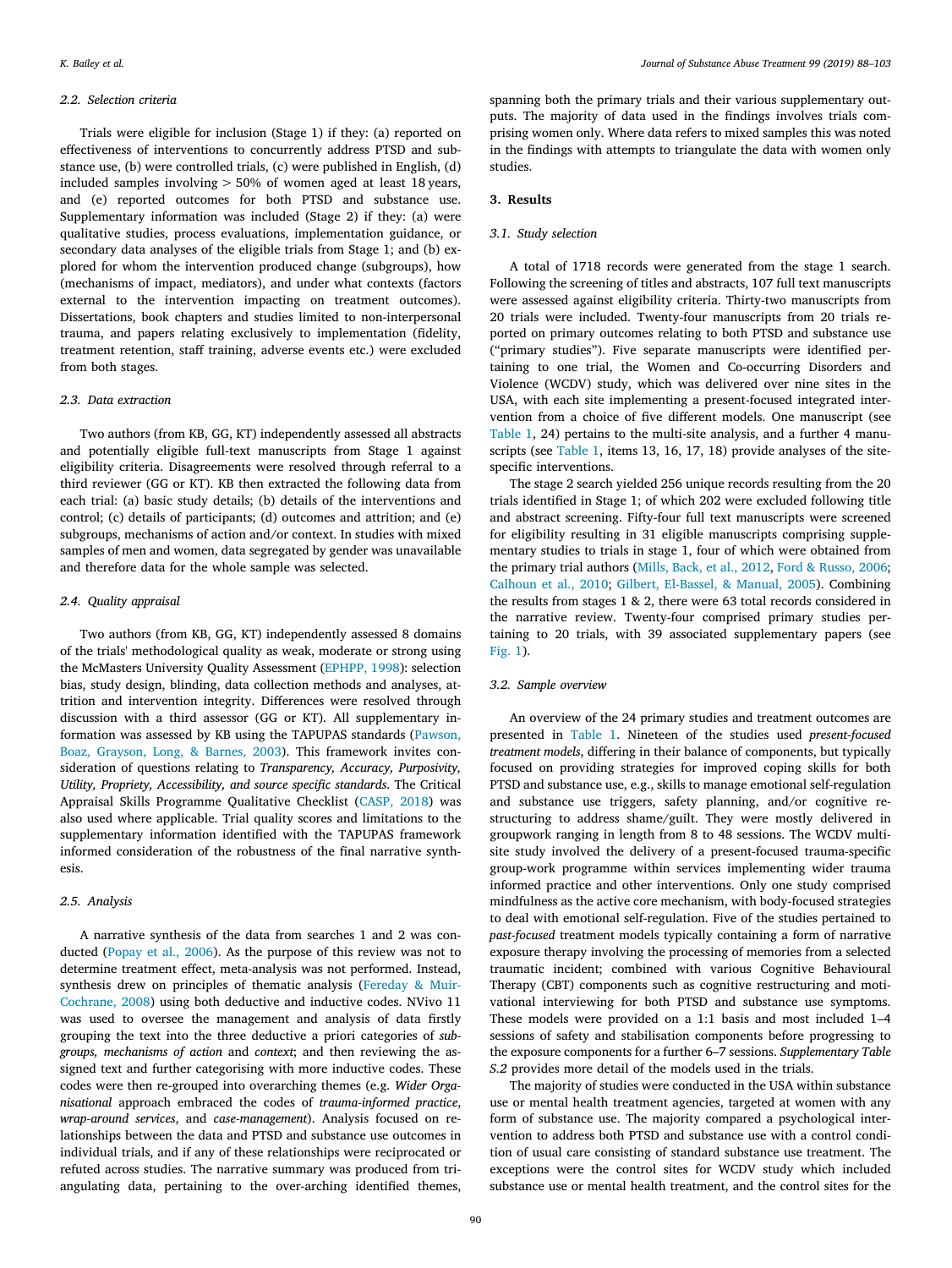<span id="page-3-0"></span>

|                   | Study design                                                         | sample size<br>country,<br>Setting,<br>(T/C)                                 | Dosage                                                                                                                                                                      | Control                                                   |            | Female IPV details $\%$                                                       | Recent<br>IPV<br>record<br>$\%$ | PTSD<br>S,      | SUD (AUD)<br>$\%$       | PTS outcome<br>$\circ$<br>$\stackrel{\wedge}{\vdash}$ | SU outcome<br>$T > C$ | Follow up<br>length         | QA | Associated supplementary<br>studies               |
|-------------------|----------------------------------------------------------------------|------------------------------------------------------------------------------|-----------------------------------------------------------------------------------------------------------------------------------------------------------------------------|-----------------------------------------------------------|------------|-------------------------------------------------------------------------------|---------------------------------|-----------------|-------------------------|-------------------------------------------------------|-----------------------|-----------------------------|----|---------------------------------------------------|
| $\overline{ }$    | Mills et al., 2012;<br>Past focused treatments<br>RCT                | Prolonged Exposure combined with CBT<br>$n = 55/48$<br>Australia<br>Unclear, | $13 \times$ weekly individual 90 min of<br>$COPE + TAU$                                                                                                                     | TAU                                                       | 62         | Sexual assault<br>77%, physical<br>assault 96%,<br>CSA 46%                    | E                               | 100             | 100                     | Υ                                                     | z                     | 9 mths from<br>baseline     | S  | $[2 =$ Mills et al., 2012;<br>Mills et al., 2016] |
| $\mathbf{\Omega}$ | Sannibale et al.,<br>2013; RCT                                       | Substance use<br>$n = 33/29$<br>Australia<br>clinics,                        | $12 \times$ weekly individual 90 min<br>sessions of ICBT for PTSD &<br>$AUD + homework$                                                                                     | $AUD + supportive$<br>counselling<br>CBT for              | 53         | Violent crime<br>(inc. rape) 31<br>violence 7%<br>CPA/CSA<br>domestic<br>23%, | E                               | 100             | (100)                   | $\mathbf{r}^{\mathbf{a}}$                             | z                     | 9 mths from<br>baseline     | S  |                                                   |
| S                 | Hughes, & Brimo,<br>Stasiewicz,<br>2006; RCT<br>Coffey,              | Other exposure based interventions<br>Laboratory,<br>$n = 16/15$<br>USA      | 1 education session & 6 $\times$ individual<br>trauma focused imaginal<br>$\exp\!{\rm oscure} + {\rm TAU}$                                                                  | relaxation + TAU<br>Imagery                               | 67         | CSA 82%,<br>CPA 50%                                                           | E                               | 100             | (100)                   | Υ                                                     | ቱ                     | treatment<br>Post           | ≥  |                                                   |
| 4                 | Triffleman, 2000;<br>RCT                                             | treatment, USA<br>substance use<br>Community<br>$n = 9/10$                   | sessions (stress inoculation therapy<br>and in-vivo exposure) combined<br>20 × twice weekly individual<br>Eye Movement Desensitisation and Re-processing (EMDR)<br>with CBT | facilitation therapy<br>Twelve step                       | $\sqrt{2}$ | Ĕ                                                                             | Ĕ                               | $70^{2}$        | 100 <sup>c</sup>        | z                                                     | $\mathsf{z}$          | 1 mth from<br>baseline      | ₹  | $[1 = Triffleman, Caroll, &$<br>Kellogg, 1999     |
| S                 | Tapia, 2014; RCT<br>Perez-Dandieu &                                  | drug clinic,<br>Outpatient<br>$n = 6/6$<br>France                            | 8 × individual EMDR sessions (3 in<br>first month, then one<br>$\mathrm{month}(y) + \mathrm{TAU}$                                                                           | TAU                                                       | 100        | 58%, physical<br>Sexual abuse<br>threats 33%<br>abuse or                      | E                               | 100             | 100                     | Υ                                                     | z                     | 6 mths from<br>baseline     | ×  |                                                   |
| $\circ$           | Present focused treatments<br>McGovern et al.,<br>2015; RCT          | treatment, USA<br>$n = 73/75/73$<br>Substance<br>misuse                      | $8-12 \times$ individual sessions ICBT,<br>Integrated Cognitive Behavioural Therapy for PTSD (ICBT)<br>$weakly + TAU$                                                       | $comseling + TAU$<br>1. Individual<br>addiction<br>2. TAU | 59         | 6.23 traumas)<br>NR (average                                                  | E                               | 100             | 100                     | z                                                     | Υ                     | 6 mths from<br>baseline     | Σ  | $1 =$ Saunders et al.,<br>2016]                   |
| $\overline{ }$    | Meier, 2011; RCT<br>Alterman, Xie, &<br>Lambert-Harris,<br>McGovern, | treatment, USA<br>Community<br>$n = 32/21$<br>substance<br>misuse            | 12-14 individual sessions,<br>${\sf weekly+TAU}$                                                                                                                            | Individual addiction<br>${\rm comeselling} + {\rm TAU}$   | 67         | CSA 68%<br>CPA 19%<br>ASA 9%<br>APA 2%                                        | Ĕ                               | 100             | 100                     | Υ                                                     | z                     | 6 mths from<br>baseline     | z  |                                                   |
| ${}^{\circ}$      | Chang, 2008; RCT<br>Frisman, Ford,<br>Lin, Mallon, &                 | treatment, USA<br>$n = 141/71$<br>Outpatient<br>substance<br>misuse          | sessions weekly + Trauma informed<br>Trauma Adaptive Recovery Group Education and Therapy (TARGET)<br>8-9 $\times$ gender specific group-work<br>TAU                        | Irauma informed<br>TAU                                    | 63         | ã                                                                             | Ĕ                               | 95 <sup>d</sup> | XR                      | z                                                     | ኑ                     | baseline<br>12 mths<br>from | S  | $=$ Ford & Russo, 2006]<br>Ξ                      |
| G                 | Hien et al., 2004;<br>non randomised<br>quasi-                       | Seeking Safety (full and partial doses)<br>$n = 41/34/32$<br>Unclear, USA    | 24 sessions: 12 × twice weekly<br>individual sessions of SS                                                                                                                 | 2. Standard<br>prevention<br>1. Relapse                   | 100        | E                                                                             | ã                               | $88\,$          | 100                     | $\frac{1}{2}$ Y                                       | $1. N$ Y 2. Y         | 9 mths from<br>baseline     | S  | $=$ Najavits, 2004]<br>Ξ                          |
| $\overline{10}$   | experimental<br>Johnson, &<br>Zlotnick,                              | prison, USA<br>$n = 27/22$<br>Women's                                        | 6-8 weeks + post release, 1 h<br>25 sessions: $3 \times$ weekly for                                                                                                         | community care<br>TAU                                     | 100        | 94%, physical<br>Sexual abuse<br>abuse 90%                                    | Ĕ                               | 83 <sup>z</sup> | $27 - 94$<br>$(88)^{f}$ | z                                                     | z                     | 6 mths from<br>baseline     | ×  |                                                   |

*K. Bailey et al. Journal of Substance Abuse Treatment 99 (2019) 88–103*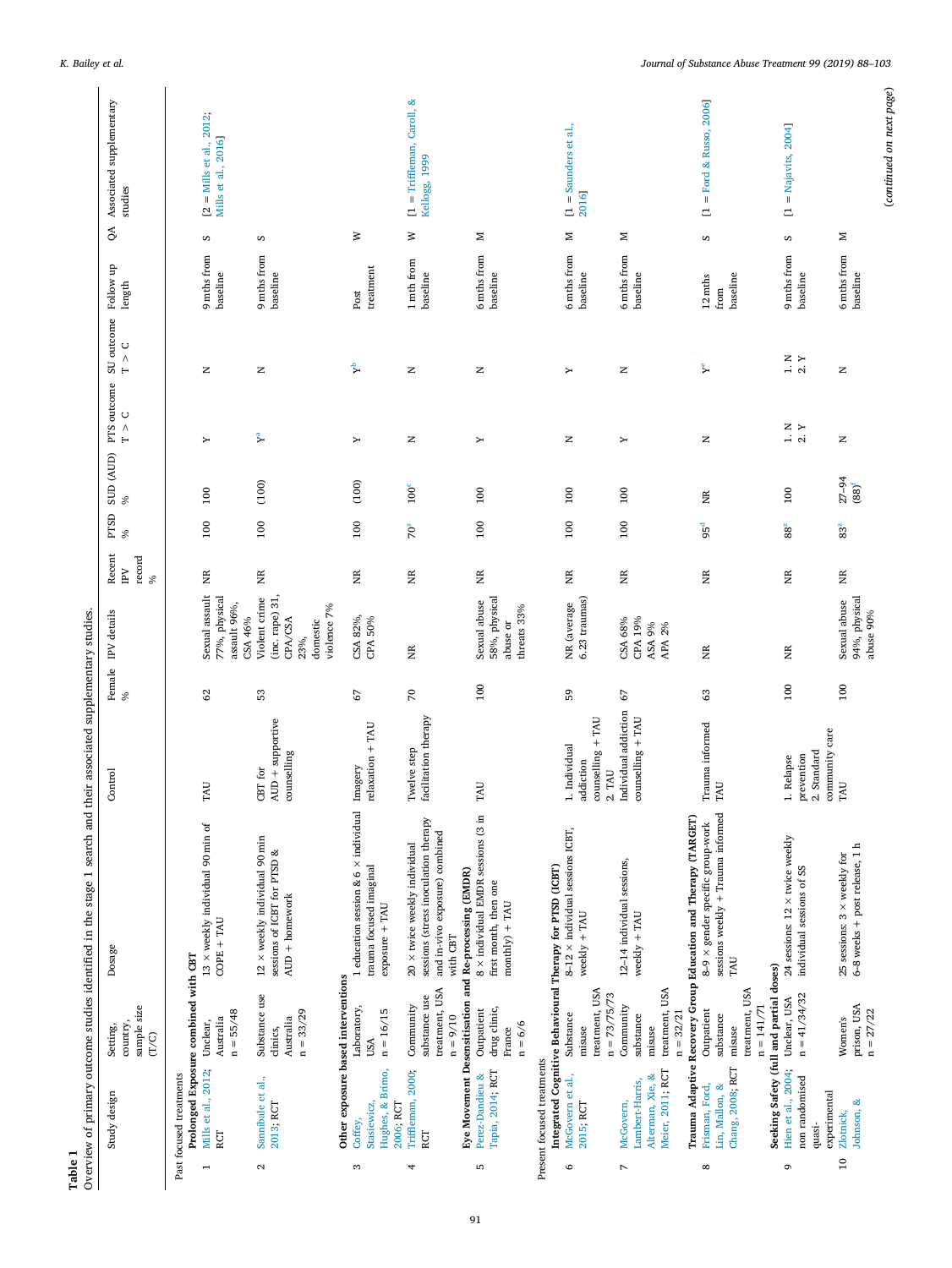|                 | Table 1 (continued)                                                                                                            |                                                                                                          |                                                                                                                                                                                                                                                                                                       |                                |      |                                                                                   |                                                     |                     |                   |                                                |                           |                                       |    |                                                                                                                                                                                                                                                                                                                                                                        |
|-----------------|--------------------------------------------------------------------------------------------------------------------------------|----------------------------------------------------------------------------------------------------------|-------------------------------------------------------------------------------------------------------------------------------------------------------------------------------------------------------------------------------------------------------------------------------------------------------|--------------------------------|------|-----------------------------------------------------------------------------------|-----------------------------------------------------|---------------------|-------------------|------------------------------------------------|---------------------------|---------------------------------------|----|------------------------------------------------------------------------------------------------------------------------------------------------------------------------------------------------------------------------------------------------------------------------------------------------------------------------------------------------------------------------|
|                 | Study design                                                                                                                   | sample size<br>country,<br>Setting,<br>(T/C)                                                             | Dosage                                                                                                                                                                                                                                                                                                | Control                        | $\%$ | Female IPV details                                                                | Recent<br>record<br>$\overline{\mathrm{P}}$<br>$\%$ | PTSD<br>S,          | SUD (AUD)<br>$\%$ | PTS outcome<br>$\frac{1}{2}$<br>$\blacksquare$ | SU outcome<br>$T~>~C$     | Follow up<br>$\mbox{length}$          | QA | Associated supplementary<br>studies                                                                                                                                                                                                                                                                                                                                    |
| $\Xi$           | Ghee, Bolling, &<br>Johnson, 2009;<br>Najavits, 2009;<br>RCT<br>RCT                                                            | $N = 52/52$<br>Residential<br>SMT, USA                                                                   | 6 session of SS twice weekly + TAU<br>'booster' sessions for<br>$12$ weeks + TAU                                                                                                                                                                                                                      | TAU                            | 100  | E                                                                                 | E                                                   | E                   | XR                | z                                              | z                         | 30 days                               | Z  |                                                                                                                                                                                                                                                                                                                                                                        |
| 12              | Rotem, Najavits,<br>Desai, Harpaz-<br>nonequivalent<br>control group<br>& Rosenheck,<br>experimental<br>2008; quasi-<br>design | services, USA<br>$n = 91/359$<br>Residential<br>substance<br>misuse                                      | Group or individual; 25 weekly<br>$s_{\text{e}}$ sessions + TAU                                                                                                                                                                                                                                       | TAU                            | 100  | prostitution<br>Rape 68%,<br>35%                                                  | E                                                   | $MR^8$              | $100^h$           | Υ                                              | z                         | 6 mths from<br>baseline <sup>1</sup>  | ×  |                                                                                                                                                                                                                                                                                                                                                                        |
| 13              | Gatz et al., 2007;<br>nonequivalent<br>control group<br>'WCDV study'<br>experimental<br>design<br>quasi-                       | mental health<br>services, USA<br>$n = 136/177$<br>Outpatient/<br>misuse and<br>residential<br>substance | Twice weekly group-work for 31<br>sessions + intensive trauma<br>informed care <sup>ab</sup>                                                                                                                                                                                                          | residential TAU<br>Women only  | 100  | high levels of<br>moderate to<br>Any CSA or<br>CPA 71%,<br><b>CSA/CPA</b><br>39%. | 52 <sup>aa</sup>                                    | $\rm{NR}^{\rm{ac}}$ | 100 <sup>j</sup>  | Υ                                              | z                         | baseline<br>12 mths<br>from           | Σ  |                                                                                                                                                                                                                                                                                                                                                                        |
| $\overline{1}$  | Brigham, 2009;<br>Hien, Wells, &<br>Trauma study<br>'Women and<br>RCT                                                          | treatment, USA<br>$n = 176/177$<br>Community<br>substance<br>misuse<br>based                             | groupwork sessions for 6 weeks<br>12 sessions - twice weekly                                                                                                                                                                                                                                          | Women's health<br>education    | 100  | CSA 70%,<br>CPA 59%<br>APA 85%<br>ASA 68%                                         | $10^{\mbox{\scriptsize k}}$                         | 80 <sup>z</sup>     | 100               | z                                              | Z                         | baseline<br>12 mths<br>from           | S  | Cheref, Heu, & Hien, 2014;<br>Hien, 2015; Morgan-Lopez<br>et al., 2010; Lopez-Castro,<br>et al., 2013, 2014; Ruglass,<br>Hu, & Killeen, 2010; Hien<br>Hien, Campbell, Ruglass,<br>Field, Campbell, & Hien,<br>2014, Ruglass, Pedersen,<br>2013, Hien et al., 2015,<br>Hu, Papini, Ruglass, &<br>Hien, Hu, & Campbell,<br>Najavits, 2014: Cohen,<br>$[11]$ = Anderson & |
| 15              | Norman, n.d <sup>1</sup> ;<br>RCT                                                                                              | services, USA<br>psychiatric<br>Outpatient<br>$n = 19/9$                                                 | Seeking Safety + modules from Kubany's Trauma Therapy for Battered Women (2004) trauma related guilt, assertiveness training, managing contact with former abusers<br>25 sessions (individual and group) <sup>m</sup> :<br>twice weekly for 12 weeks.<br>Trauma Recovery and Empowerment Model (TREM) | 12 step facilitated<br>therapy | 100  | CPA 60%,<br>CSA 72%,<br>ASA 57%,<br>APA 56%                                       | $100^n$                                             | 100                 | (100)             | $\simeq$                                       | $\mathsf{z}$              | 3 mths from<br>baseline               | ₹  | Ruglass et al., 2012]                                                                                                                                                                                                                                                                                                                                                  |
| $\overline{16}$ | Fallot, McHugo,<br>nonequivalent<br>Harris, & Xie,<br>control group<br>'WCDV study'<br>experimental<br>2011; quasi-<br>design  | mental health<br>service, USA<br>$n = 153/98$<br>Outpatient                                              | 33 sessions: 1 × weekly groupwork<br>for 33 weeks + intensive trauma<br>informed care $^{\rm ab}$                                                                                                                                                                                                     | TAU                            | 100  | CSA 72%,<br>CPA 60%<br>ASA 57%<br>APA 56%                                         | 44 <sup>aa</sup>                                    | $\rm{NR}^{\rm{ac}}$ | $10 - 34%$        | z                                              | Υ                         | baseline<br>$12 \text{ mths}$<br>from | Σ  | 2002, 2004; Harris, Fallot,<br>$[3 =$ Fallot & Harris,<br>& Berley, 2005]                                                                                                                                                                                                                                                                                              |
| 17              | Graeber, 2007;<br>Bornemann, &<br>VanDeMark,<br>Toussaint,                                                                     | Women only<br>service, USA<br>$n = 64/106$<br>residential                                                | weekly for 8 weeks + intensive<br>groupwork <sup>p</sup> for 8 weeks, then<br>24 sessions: twice weekly<br>Trauma informed care <sup>ab</sup>                                                                                                                                                         | TAU                            | 100  | Ĕ                                                                                 | ${\bf 50}^{\rm aa}$                                 | $\rm{NR}^{\rm{ac}}$ | 100               | $\, \geq$                                      | $\mathbf{Y}^{\mathbf{q}}$ | baseline<br>12 mths<br>${\rm from}$   | Σ  |                                                                                                                                                                                                                                                                                                                                                                        |

*K. Bailey et al. Journal of Substance Abuse Treatment 99 (2019) 88–103*

(*continued on next page*)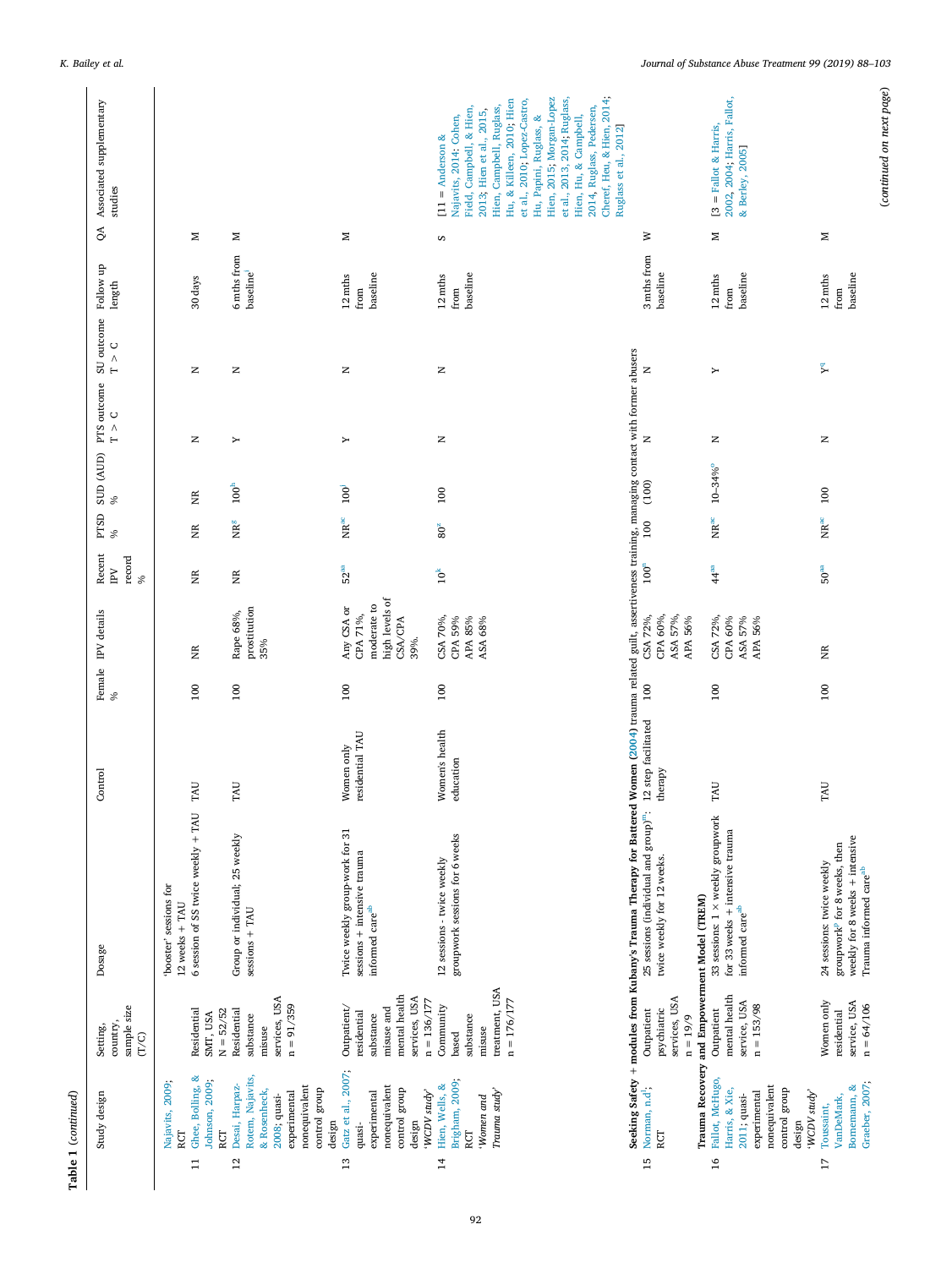| (continued on next page)<br>Donovan, & Brooks, 2012;<br>$[13 =$ Brown et al., $2007$ ;<br>Associated supplementary<br>$[1 =$ Gilbert, El-Bassel, &<br>$=$ Amaro et al., 2005]<br>Cartier, & Torres, 2010]<br>[1 = Calhoun, Messina,<br>Thom, & Russell, 2004;<br>Price & Smith-DiJulio,<br>Heckman, Hutchins,<br>Cadiz et al., 2004;<br>$[2 = Price, Wells,$<br>Manual, 2005]<br>Integrated trauma-informed treatment for substance use and mental health disorders with trauma-specific interventions [Women and Co-occurring Disorders and Violence (WCDV) multi-site study]<br>studies<br>2016]<br>$\equiv$<br>QA<br>$\mathbf{N}^{\mathbf{y}}$<br>z<br>z<br>Z<br>Z<br>S<br>S<br>9 mths from<br>4 mths from<br>3 mths from<br>$18 - 20$ mths<br>baseline<br>baseline<br>baseline<br>baseline<br>baseline<br>baseline<br>baseline<br>$12 \mathrm{~mths}$<br>12 mths<br>12 mths<br>length<br>from<br>from<br>from<br>from<br>$T > C$<br>$\tilde{z}$<br>$\simeq$<br>z<br>z<br>z<br>$\simeq$<br>$\mathbb Z$<br>$\circ$<br>$\stackrel{\wedge}{\vdash}$<br>ž<br>ř<br>$\simeq$<br>Z<br>z<br>z<br>Υ<br>$\ensuremath{\mathsf{NR}}\xspace^\text{ac}$<br>100<br>100<br>100<br>100<br>XR<br>ΧR<br>$\%$<br>$\ensuremath{\mathbf{MR}^{\mathrm{ac}}}$<br>$\rm{NR}^{\rm{ac}}$<br>100 <sup>t</sup><br>$\overline{R}^u$<br>$\frac{8}{3}$<br>65<br>31<br>$\%$<br>Recent<br>record<br>$47 - 55$<br>$\mathbb{R}$<br>44 <sup>aa</sup><br><b>100</b><br>E<br>Ĕ<br>66<br>$\delta$<br>ò<br>history of any<br>CSA or CPA<br>Female IPV details<br>APA 66%<br>100% IPV<br>ASA 48%<br>CPA 61%<br>APA 85%<br>CSA 55%<br>CPA 37%<br>ASA 53%<br>CSA/CPA<br>CSA 62%<br>ASA 60%<br>CSA 48%<br>IPV 98%,<br>reported<br>100%<br>63%,<br>58%<br>$\sum_{i=1}^{n}$<br>Gender responsive treatment (Helping Women Recover + Beyond Trauma) $[1 = \text{Covington}, 2000]$<br>100<br>100<br>100<br>100<br>$\frac{100}{2}$<br>100<br>57<br>$\%$<br>1 h info session on<br>domestic violence<br>Relapse Prevention and Relationship Safety - Women's Wellness Programme<br>TAU<br>TAU<br>TAU<br>TAU<br>TAU<br>TAU<br>28 sessions of groupwork (frequency<br>25 sessions: $1 \times$ groupwork sessions,<br>unknown but within 15-24 months)<br>violence, relapse prevention and 12<br>$11 \times \text{group sessions}$ & 1 individual<br>sessions weekly for 16 weeks) (inc.<br>ATRIUM <sup>ad</sup> ( $n = 1$ ); Triad women's<br>$\text{group}^{\text{ad}}$ (n = 1), varying $\text{lengths}^{\text{ab}}$<br>weekly for 25 weeks + intensive<br>counselling + psycho-education,<br>additional modules on domestic<br>safety ( $n = 4$ ), TREM ( $n = 3$ ) or<br>session; twice weekly for 6 wks<br>9 study sites delivered: seeking<br>$12 \times$ groupwork & individual<br>48 sessions: three groupwork<br>sessions of trauma informed<br>trauma informed care <sup>r</sup><br>8 x individual weekly<br>Mindful Awareness in Body-orientated Therapy (MABT)<br>$s_{\text{e}}$ sessions + TAU<br>advocacy skills<br>Dual Assessment and Recovery Track (DART)<br>addiction<br>Dosage<br>step<br>outpatient drug<br>Outpatient and<br>treatment, USA<br>misuse service,<br>treatment, USA<br>Mental health,<br>misuse service,<br>substance use,<br>services, USA<br>$n = 126/114$<br>mandated to<br>Women only<br>$n = 181/161$<br>maintenance<br>IPV services,<br>sample size<br>Methadone<br>Outpatient<br>prison USA<br>$n = 31/15$<br>$n = 16/18$<br>residential<br>$n = 85/65$<br>$n = 59/82$<br>substance<br>substance<br>substance<br>Women's<br>Women<br>country<br>misuse<br>(T/C)<br>USA<br>USA<br>USA<br>Harle, 2008; RCT<br>Swopes, Davis, &<br>Donovan, & Rue,<br>Sacks, Banks, &<br>Jackson, et al.,<br>Messina et al.,<br>nonequivalent<br>nonequivalent<br>control group<br>control group<br>Scholl, 2015;<br>Gilbert et al.,<br>'WCDV study'<br>'WCDV study'<br>experimental<br>Amaro et al.,<br>experimental<br>experimental<br>experimental<br>McKendrick,<br>Study design<br>2007; quasi-<br>Price, Wells,<br>2005; quasi-<br>comparison<br>2006); RCT<br>2012; RCT<br>2012; RCT<br>Morrissey,<br>matched<br>design<br>design<br>design<br>Sacks,<br>quasi-<br>quasi | Table 1 (continued) |          |         |  |      |           |             |            |           |  |
|------------------------------------------------------------------------------------------------------------------------------------------------------------------------------------------------------------------------------------------------------------------------------------------------------------------------------------------------------------------------------------------------------------------------------------------------------------------------------------------------------------------------------------------------------------------------------------------------------------------------------------------------------------------------------------------------------------------------------------------------------------------------------------------------------------------------------------------------------------------------------------------------------------------------------------------------------------------------------------------------------------------------------------------------------------------------------------------------------------------------------------------------------------------------------------------------------------------------------------------------------------------------------------------------------------------------------------------------------------------------------------------------------------------------------------------------------------------------------------------------------------------------------------------------------------------------------------------------------------------------------------------------------------------------------------------------------------------------------------------------------------------------------------------------------------------------------------------------------------------------------------------------------------------------------------------------------------------------------------------------------------------------------------------------------------------------------------------------------------------------------------------------------------------------------------------------------------------------------------------------------------------------------------------------------------------------------------------------------------------------------------------------------------------------------------------------------------------------------------------------------------------------------------------------------------------------------------------------------------------------------------------------------------------------------------------------------------------------------------------------------------------------------------------------------------------------------------------------------------------------------------------------------------------------------------------------------------------------------------------------------------------------------------------------------------------------------------------------------------------------------------------------------------------------------------------------------------------------------------------------------------------------------------------------------------------------------------------------------------------------------------------------------------------------------------------------------------------------------------------------------------------------------------------------------------------------------------------------------------------------------------------------------------------------------------------------------------------------------------------------------------------------------------------------------------------------------------------------------------------------------------------------------------------------------------------------------------------------------------------------------------------------------------------------------------------------------------------------------------------------------------------------------|---------------------|----------|---------|--|------|-----------|-------------|------------|-----------|--|
|                                                                                                                                                                                                                                                                                                                                                                                                                                                                                                                                                                                                                                                                                                                                                                                                                                                                                                                                                                                                                                                                                                                                                                                                                                                                                                                                                                                                                                                                                                                                                                                                                                                                                                                                                                                                                                                                                                                                                                                                                                                                                                                                                                                                                                                                                                                                                                                                                                                                                                                                                                                                                                                                                                                                                                                                                                                                                                                                                                                                                                                                                                                                                                                                                                                                                                                                                                                                                                                                                                                                                                                                                                                                                                                                                                                                                                                                                                                                                                                                                                                                                                                                                      |                     | Setting, | Control |  | PTSD | SUD (AUD) | PTS outcome | SU outcome | Follow up |  |
|                                                                                                                                                                                                                                                                                                                                                                                                                                                                                                                                                                                                                                                                                                                                                                                                                                                                                                                                                                                                                                                                                                                                                                                                                                                                                                                                                                                                                                                                                                                                                                                                                                                                                                                                                                                                                                                                                                                                                                                                                                                                                                                                                                                                                                                                                                                                                                                                                                                                                                                                                                                                                                                                                                                                                                                                                                                                                                                                                                                                                                                                                                                                                                                                                                                                                                                                                                                                                                                                                                                                                                                                                                                                                                                                                                                                                                                                                                                                                                                                                                                                                                                                                      |                     |          |         |  |      |           |             |            |           |  |
|                                                                                                                                                                                                                                                                                                                                                                                                                                                                                                                                                                                                                                                                                                                                                                                                                                                                                                                                                                                                                                                                                                                                                                                                                                                                                                                                                                                                                                                                                                                                                                                                                                                                                                                                                                                                                                                                                                                                                                                                                                                                                                                                                                                                                                                                                                                                                                                                                                                                                                                                                                                                                                                                                                                                                                                                                                                                                                                                                                                                                                                                                                                                                                                                                                                                                                                                                                                                                                                                                                                                                                                                                                                                                                                                                                                                                                                                                                                                                                                                                                                                                                                                                      |                     |          |         |  |      |           |             |            |           |  |
|                                                                                                                                                                                                                                                                                                                                                                                                                                                                                                                                                                                                                                                                                                                                                                                                                                                                                                                                                                                                                                                                                                                                                                                                                                                                                                                                                                                                                                                                                                                                                                                                                                                                                                                                                                                                                                                                                                                                                                                                                                                                                                                                                                                                                                                                                                                                                                                                                                                                                                                                                                                                                                                                                                                                                                                                                                                                                                                                                                                                                                                                                                                                                                                                                                                                                                                                                                                                                                                                                                                                                                                                                                                                                                                                                                                                                                                                                                                                                                                                                                                                                                                                                      |                     |          |         |  |      |           |             |            |           |  |
|                                                                                                                                                                                                                                                                                                                                                                                                                                                                                                                                                                                                                                                                                                                                                                                                                                                                                                                                                                                                                                                                                                                                                                                                                                                                                                                                                                                                                                                                                                                                                                                                                                                                                                                                                                                                                                                                                                                                                                                                                                                                                                                                                                                                                                                                                                                                                                                                                                                                                                                                                                                                                                                                                                                                                                                                                                                                                                                                                                                                                                                                                                                                                                                                                                                                                                                                                                                                                                                                                                                                                                                                                                                                                                                                                                                                                                                                                                                                                                                                                                                                                                                                                      |                     |          |         |  |      |           |             |            |           |  |
|                                                                                                                                                                                                                                                                                                                                                                                                                                                                                                                                                                                                                                                                                                                                                                                                                                                                                                                                                                                                                                                                                                                                                                                                                                                                                                                                                                                                                                                                                                                                                                                                                                                                                                                                                                                                                                                                                                                                                                                                                                                                                                                                                                                                                                                                                                                                                                                                                                                                                                                                                                                                                                                                                                                                                                                                                                                                                                                                                                                                                                                                                                                                                                                                                                                                                                                                                                                                                                                                                                                                                                                                                                                                                                                                                                                                                                                                                                                                                                                                                                                                                                                                                      |                     |          |         |  |      |           |             |            |           |  |
|                                                                                                                                                                                                                                                                                                                                                                                                                                                                                                                                                                                                                                                                                                                                                                                                                                                                                                                                                                                                                                                                                                                                                                                                                                                                                                                                                                                                                                                                                                                                                                                                                                                                                                                                                                                                                                                                                                                                                                                                                                                                                                                                                                                                                                                                                                                                                                                                                                                                                                                                                                                                                                                                                                                                                                                                                                                                                                                                                                                                                                                                                                                                                                                                                                                                                                                                                                                                                                                                                                                                                                                                                                                                                                                                                                                                                                                                                                                                                                                                                                                                                                                                                      |                     |          |         |  |      |           |             |            |           |  |
|                                                                                                                                                                                                                                                                                                                                                                                                                                                                                                                                                                                                                                                                                                                                                                                                                                                                                                                                                                                                                                                                                                                                                                                                                                                                                                                                                                                                                                                                                                                                                                                                                                                                                                                                                                                                                                                                                                                                                                                                                                                                                                                                                                                                                                                                                                                                                                                                                                                                                                                                                                                                                                                                                                                                                                                                                                                                                                                                                                                                                                                                                                                                                                                                                                                                                                                                                                                                                                                                                                                                                                                                                                                                                                                                                                                                                                                                                                                                                                                                                                                                                                                                                      |                     |          |         |  |      |           |             |            |           |  |
|                                                                                                                                                                                                                                                                                                                                                                                                                                                                                                                                                                                                                                                                                                                                                                                                                                                                                                                                                                                                                                                                                                                                                                                                                                                                                                                                                                                                                                                                                                                                                                                                                                                                                                                                                                                                                                                                                                                                                                                                                                                                                                                                                                                                                                                                                                                                                                                                                                                                                                                                                                                                                                                                                                                                                                                                                                                                                                                                                                                                                                                                                                                                                                                                                                                                                                                                                                                                                                                                                                                                                                                                                                                                                                                                                                                                                                                                                                                                                                                                                                                                                                                                                      |                     |          |         |  |      |           |             |            |           |  |

# *K. Bailey et al. Journal of Substance Abuse Treatment 99 (2019) 88–103*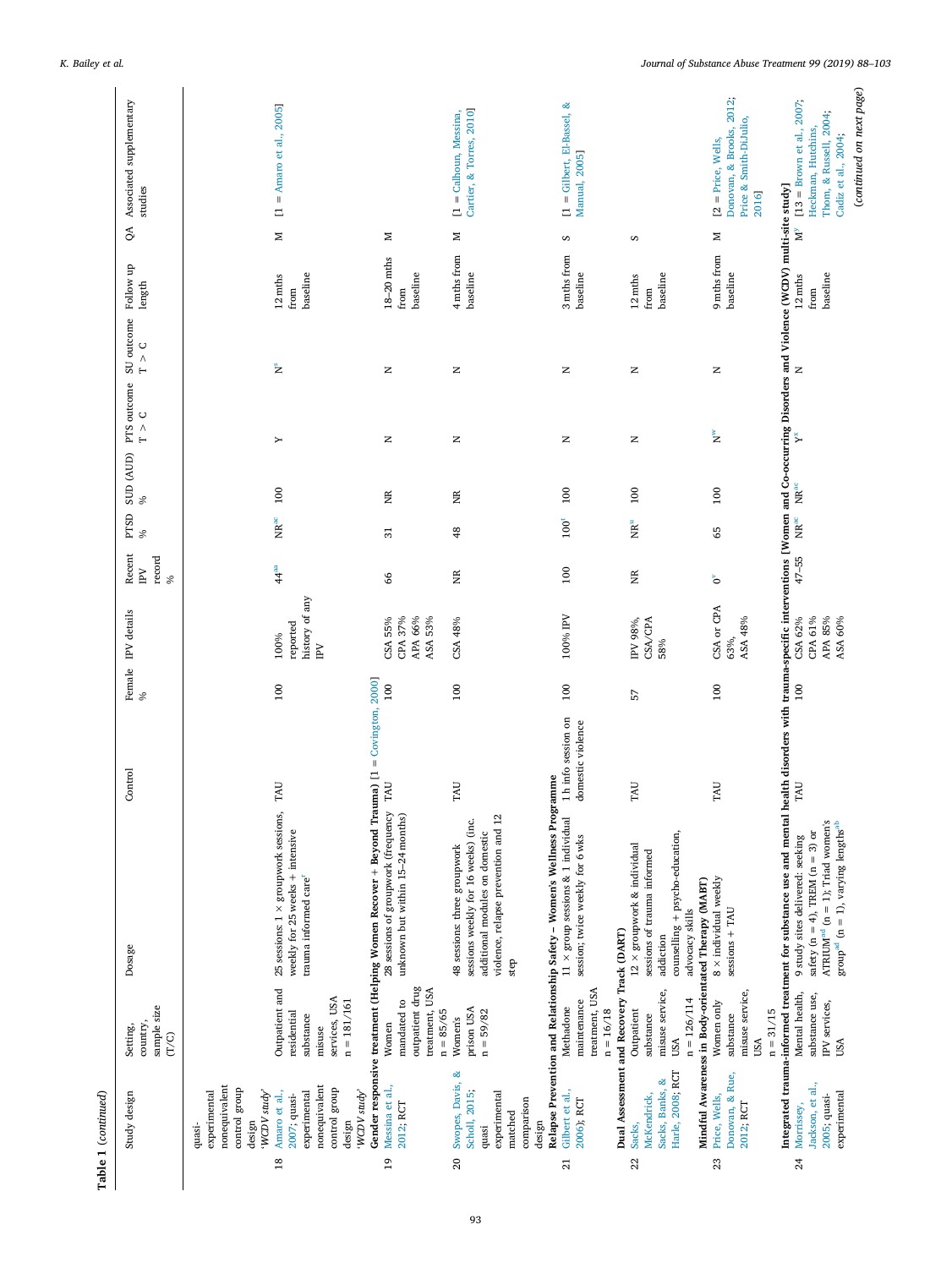| Table 1 (continued)            |                                              |        |         |                         |                   |                    |                        |                                                                                                                                                                                                                                                                                                                          |
|--------------------------------|----------------------------------------------|--------|---------|-------------------------|-------------------|--------------------|------------------------|--------------------------------------------------------------------------------------------------------------------------------------------------------------------------------------------------------------------------------------------------------------------------------------------------------------------------|
| Study design                   | country,<br>sample size<br>(T/C)<br>Setting, | Dosage | Control | Female IPV details<br>℅ | record<br>IV<br>℅ | %<br>$\frac{6}{6}$ | $T > C$ $T > C$ length | Recent PTSD SUD (AUD) PTS outcome SU outcome Follow up QA Associated supplementary<br>studies                                                                                                                                                                                                                            |
| nonequivalent<br>control group | $n=1415/$<br>1314                            |        |         |                         |                   |                    |                        | 2005; Cocozza et al., 2005;<br>Ambrosio, 2003, Moses &<br>Fallot. Elliott. & Bielajac.<br>Ambrosio, 2004, Gilbert,<br>Bornemann, & Williams,<br>2004; Savage & Russell,<br>Morrissey, Ellis, et al.,<br>2005; Moses, Reed, &<br>Morrissey, & Domino,<br>2011, Markoff, Reed,<br>VanDeMark, Brown,<br>Domino et al. 2007; |

Addiction Counselling; COPE = Concurrent Treatment of PTSD and SUD Using Prolonged Exposure. ATRUM = Addictions and Trauma Recovery Integrated Model; QA = Quality Assurance; S = Strong; M = Moderate; PTSD = Post-traumatic stress disorder; DESNOS = Disorders of Extreme Stress Not Otherwise Specified; SUD = Substance Use Disorder; AUD = Alcohol Use Disorder; T = Treatment; C=Control; NR = not reported; PTSD = Post-traumatic stress disorder; DESNOS = Disorders of Extreme Stress Not Otherwise Specified; SUD = Substance Use Disorder; AUD = Alcohol Use Disorder; T = Treatment; C=Control; NR = not reported;<br>TAU = Treatment as  $TAU = T$ reatment as Usual;  $F =$ Fernale; CSA = Child sexual abuse; CPA = Child physical abuse; ASA = Adult sexual abuse; APA = Adult Physical Abuse; ICBT = Integrated CBT for PTSD and SUD; IAC = Individual TAU = Treatment as Usual; F = Female; CSA = Child sexual abuse; CPA = Child physical abuse; ASA = Adult exual abuse; APA = Adult Physical Abuse; ICBT = Integrated CBT for PTSD and SUD; IAC = Individual<br>Addiction Counsellin Addiction Counselling; COPE = Concurrent Treatment of PTSD and SUDD Using Prolonged Exposure. ATRIUM = Addictions and Trauma Recovery Integrated Model; QA = Quality Assurance; S = Strong; M = Moderate;<br>W = Weak.

Fallot, Elliott, & [Bjelajac,](#page-14-36) [2005](#page-14-36); [Mockus](#page-14-37) et al., 2005]

2005; Mockus et al., 2005]

- <span id="page-6-3"></span><span id="page-6-1"></span><span id="page-6-0"></span>W = Weak.<br>a Only T participants who did not drop out before receiving the exposure sessions (starting in session 5) had a twofold greater likelihood of clinically significant reduction in PTSD severity at follow up. a Only T participants who did not drop out before receiving the exposure sessions (starting in session 5) had a twofold greater likelihood of clinically significant reduction in PTSD severity at follow up.<br><sup>b</sup> But this did
	- But this did not meet statistical significance when confined to those reporting alcohol craving to trauma imagery cues. <sup>b</sup> But this did not meet statistical significance when confined to those reporting alcohol craving to trauma imagery cues.<br><sup>c</sup> Current or history of SUD. ء
		- Current or history of SUD. <sup>c</sup> Current or history of SUD.<br><sup>d</sup> PTSD: 61% PTSD. 34% PT c

a

- PTSD: 61% PTSD, 34% PTSD + DESNOS, 3% DESNOS only. PTSD: 61% PTSD, 34% PTSD+ DESNOS, 3% DESNOS only. d
- <span id="page-6-9"></span><span id="page-6-8"></span><span id="page-6-7"></span><span id="page-6-6"></span><span id="page-6-5"></span><span id="page-6-4"></span>Treatment effect seen for self-efficacy measure. Not clear if valid and reliable assessment tools were used for other measures of substance use and not clear if differences are statistically significant. threatment effect seen for self-efficacy measure. Not clear if valid and reliable assessment tools were used for other measures of substance use and not clear if differences are statistically significant.<br>Cone month prior e
	- One month prior to prison entry. <sup>1</sup> One month prior to prison entry.<br><sup>8</sup> PTSD diagnosis was not an inclu f
- PTSD diagnosis was not an inclusion criteria. <sup>g</sup> PTSD diagnosis was not an inclusion criteria.<br><sup>h</sup> But unclear how this was measured. g
- But unclear how this was measured. **But unclear how this was measured.**<br><sup>1</sup> 12 month follow up not used here be h

i

- 12 month follow up not used here because of high attrition. 12 month follow up not used here because of high attrition.
	- <sup>j</sup> Recent or within past five years.<br> $\frac{k}{\%}$  of sample reporting physical Recent or within past five years.
- % of sample reporting physical or sexual abuse in previous 30 days. % of sample reporting physical or sexual abuse in previous 30 days. k
- ' Data from Norman was unavailable so information and QA assessment undertaken based on Cochrane assessment ([Roberts](#page-15-4) et al. 2016).<br>™ Some received individually (15 SS and 6 12-Step) and some group format (16 SS & 3 12-st Data from Norman was unavailable so information and OA assessment undertaken based on Cochrane assessment (Roberts et al. 2016).
	- Some received individually (15 SS and 6 12-Step) and some group format (16 SS & 3 12-step). Some received individually (15 SS and 6 12-Step) and some group format (16 SS & 3 12-step).
		- Inclusion criteria was one month out of an abusive relationship. Inclusion criteria was one month out of an abusive relationship.<br>C Depending on substance: 51% reported abstinence from alcohol
- $^{\circ}$  Depending on substance: 51% reported abstinence from alcohol, 47% abstinence from drugs, 30% abstinence from both alcohol and drugs.  $^\circ$  Depending on substance: 51% reported abstinence from alcohol, 47% abstinence from drugs, 30% abstinence from both alcohol and drugs.<br>P Women could complete a workbook session with a counsellor and also repeat that se
- <span id="page-6-19"></span><span id="page-6-18"></span><span id="page-6-17"></span><span id="page-6-16"></span><span id="page-6-15"></span><span id="page-6-14"></span><span id="page-6-13"></span>P Women could complete a workbook session with a counsellor and also repeat that session in the group format, so viable for women to complete all 24 TREM sessions in group and all 24 workbook sessions. <sup>p</sup> Women could complete a workbook session with a counsellor and also repeat that session in the group format, so viable for women to complete all 24 TREM sessions in group and all 24 workbook sessions.<br><sup>9</sup> Treatment foun Treatment found to be superior for measure of dissociation.  $\overline{\phantom{a}}$
- <span id="page-6-23"></span><span id="page-6-22"></span><span id="page-6-21"></span><span id="page-6-20"></span>Intervention participants also received: (1) 3 sessions of women's leadership training [15 h]; (2) 8 sessions of economic success in recovery [16 h]; (3) 10 sessions of Pathways to Family Reunification and Recovery <sup>r</sup> Intervention participants also received: (1) 3 sessions of women's leadership training [15 h]; (2) 8 sessions of economic success in recovery [16 h]; (3) 10 sessions of Pathways to Family Reunification and Recovery<br>5 h Treatment found to be superior for measure of dissociation. r
	- [15 h]; (4) 12 sessions of Nurturing Program for Families [24 h], plus an unspecified amount of individual case management. [15h]; (4) 12 sessions of Nurturing Program for Families [24 h], plus an unspecified amount of individual case management.
		- Treatment not superior on ASI measure of substance use but post hoc analysis revealed superiority for abstinence rates. Treatment not superior on ASI measure of substance use but post hoc analysis revealed superiority for abstinence rates.<br>FPTSD was not an inclusion criterion for the study. 100% met criteria for at least 2/3 symptom cluster t
- PTSD was not an inclusion criterion for the study, 100% met criteria for at least 2/3 symptom clusters on the PCL-C. PTSD was not an inclusion criterion for the study, 100% met criteria for at least 2/3 symptom clusters on the PCL-C.
- " The mean GAIN Traumatic Stress Index was in the highest severity category, indicating a clinical level of stress related to trauma. The mean GAIN Traumatic Stress Index was in the highest severity category, indicating a clinical level of stress related to trauma.
	- Current domestic violence was a study inclusion. Current domestic violence was a study inclusion. v
- <sup>w</sup> Although there were significant effects for the measure of dissociation. Although there were significant effects for the measure of dissociation.
- <span id="page-6-29"></span><span id="page-6-28"></span><span id="page-6-26"></span><span id="page-6-25"></span><span id="page-6-24"></span><sup>x</sup> Significant heterogeneity found across sites. Greater PTSD effect sizes (but not drug/alcobol) seen in intervention with high contrast in integrated counselling to the control, but not drug/alcohol measures. <sup>x</sup> Significant heterogeneity found across sites. Greater PTSD effect sizes (but not drug/alcohol) seen in intervention with high contrast in integrated counselling to the control, but not drug/alcohol measures.<br><sup>y</sup> Data a y Data also drawn from Morrissey, Ellis et al. 2005; Cocozza et al. 2005; McHugo et al. 2005. <sup>y</sup> Data also drawn from [Morrissey,](#page-14-33) Ellis et al. 2005; [Cocozza](#page-13-35) et al. 2005; [McHugo](#page-14-38) et al. 2005.<br><sup>2</sup> Remaining sample had sub-threshold PTSD.
	- Remaining sample had sub-threshold PTSD.  $\frac{z}{\pi}$  Remaining sample had sub-threshold PTSD.<br> $\frac{z}{\pi}$  Within past 6 months, data drawn from Fo z
- <sup>aa</sup> Within past 6 months, data drawn from Fowler & Faulkner, 2011.  $^{\rm{aa}}$  Within past 6 months, data drawn from Fowler & [Faulkner,](#page-13-9) 2011.  $^{\rm{ab}}$  Interventions sites: trauma informed services, outreach and engage
- <span id="page-6-27"></span><span id="page-6-12"></span><span id="page-6-11"></span><span id="page-6-10"></span><span id="page-6-2"></span>Inclusion criteria involved diagnosed mental health disorder in past five years, % with PTSD not reported only average scores for PTSD which indicated an average of moderate to severe for total sample (McHugo ac Inclusion criteria involved diagnosed mental health disorder in past five years, % with PTSD not reported only average scores for hich indicated an average of moderate to severe for total sample [\(McHugo](#page-14-38) al. 2005). <sup>ab</sup> Interventions sites: trauma informed services, outreach and engagement, screening and assessment, parenting skills training, resource coordination and advocacy, crisis intervention and peer run services.  $^{\text{ab}}$  Interventions sites: trauma informed services, outreach and engagement, screening and assessment, parenting skills training, resource coordination and advocacy, crisis intervention and peer run services.<br>" Inclusi ac
	- et al., [2005](#page-14-38)).<br><sup>ad</sup> No separate studies published on WCDV sites which implemented these models. ad No separate studies published on WCDV sites which implemented these models.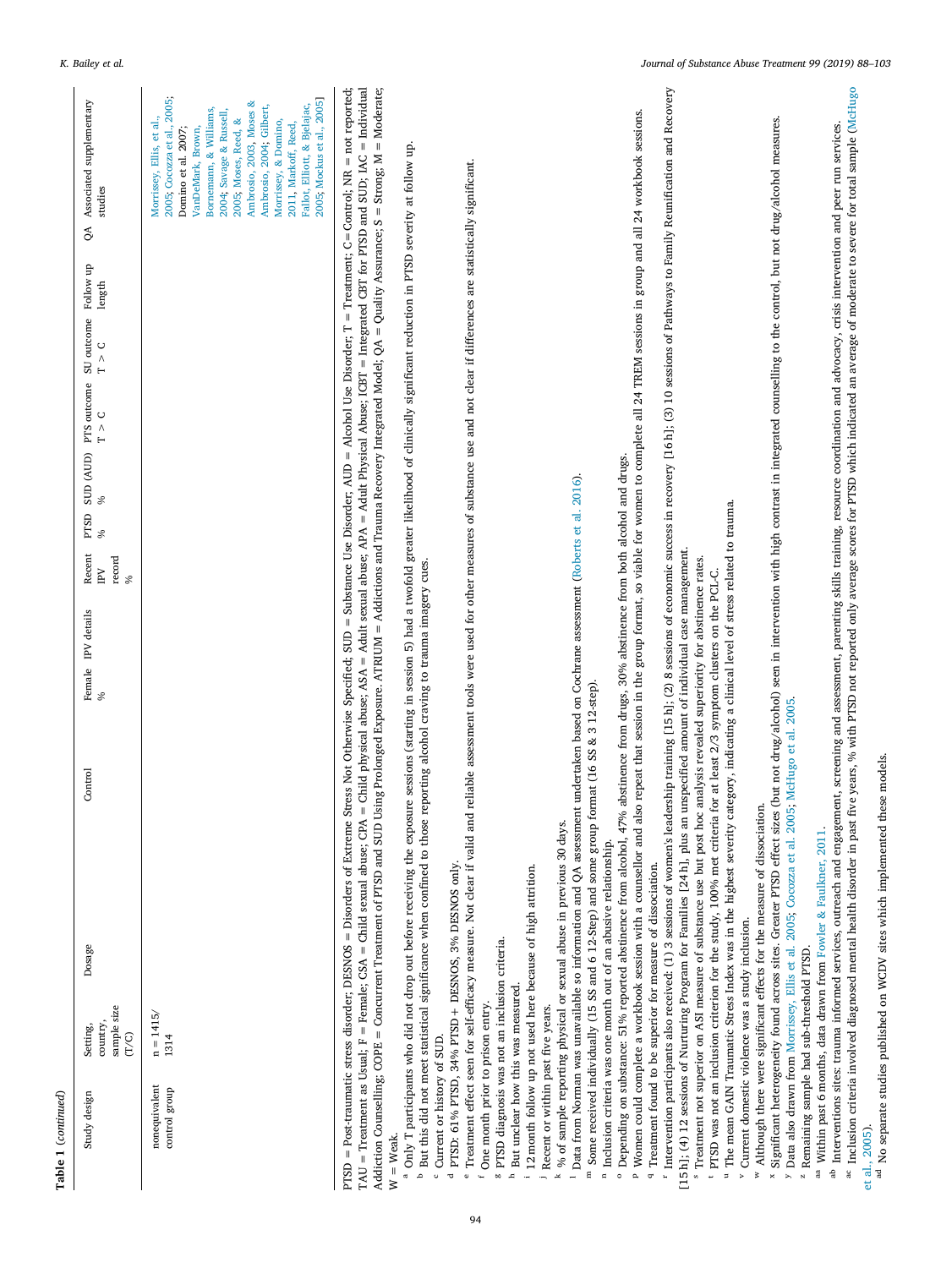Women and Trauma study which used Women's Health Education (WHE) comprising groupwork sessions such as bodily self-care and HIV prevention. Only one study contained mindfulness as the active component([Price, Wells, Donovan, & Rue, 2012\)](#page-14-29). Participants across all trials reported high levels of IPV, although the IPV descriptions varied, and most excluded emotional abuse. One trial included recent domestic violence survivors only([Norman, n.d.](#page-14-27)) but few studies reported on recent IPV at baseline. Studies varied in terms of the measures used for assessing PTSD (self-report vs. clinician interview), and participant numbers meeting DSM PTSD criteria (range 31–100%) or SUD (range 10–100%) at baseline. The methodological rigour of the trials varied. Seven were classed as strong, 12 as moderate, and five as weak (see [Table 1](#page-3-0)). Typically weaker studies did not report on the controlling of confounding variables, had high study attrition, and/or treatment blinding processes were unclear. All but three trials([Desai et al., 2008](#page-13-21); [Gilbert et al., 2006;](#page-13-31) [Perez-Dandieu & Tapia, 2014](#page-14-16)), had supplementary papers, or information in the primary paper, which contributed towards the research questions.

Of the 39 supplementary papers, 16 were classified as practitioner/ organisational/service user knowledge, and provided detail of content, theories of change, and/or lessons learnt to guide future implementation. Limitations included a lack of methodological transparency where process evaluation or other qualitative feedback were used to draw conclusions. The remaining 23 were either secondary data analyses  $(n = 18)$ , qualitative  $(n = 3)$ , or mixed methods studies  $(n = 2)$ . A large proportion related to either the WCDV trial ( $n = 13$ ) or the Women and Trauma study ( $n = 11$ ). Secondary data analyses by their nature are subject to methodological constraints that limit the strength of conclusions drawn (see [Hien et al., 2015\)](#page-14-22). Several analyses associated with the WCDV trial attempted to address some of the methodological constraints of non-randomised controlled designs [\(Cocozza et al., 2005](#page-13-35); [Morrissey, Ellis, et al., 2005](#page-14-33)). The three qualitative studies used focus groups or interviews and had limitations related to sample selection and data analysis transparency. The majority of supplementary studies related to present-focused models only.

#### **4. Findings**

Over-arching themes are presented according to the a priori categories of: (1) *subgroups* (severity of baseline symptoms, ongoing IPV); (2) *contextual factors* impacting on treatment outcomes (ancillary services to address safety, wider organisational approaches, on-going social support); and (3) *mechanisms of action* (alternative coping skills, relational approaches, PTSD as a mediator). [Fig. 2](#page-9-0) provides a visual mapping with details of some of the original codes that formed the themes.

#### *4.1. Subgroups*

# *4.1.1. Women with more severe baseline symptoms relating to PTSD and substance use*

Four trials noted that severity of baseline PTSD scores were positively associated with greater PTSD reductions among participants in the treatment condition([Hien, Campbell, et al., 2010](#page-13-25); [McGovern et al., 2011](#page-14-18); [Morrissey, Jackson, et al., 2005](#page-14-32)). For example, [McGovern et al. \(2011\)](#page-14-18) noted a large treatment effect in PTSD reduction among the more severe subgroup ( $n = 37$ ), relative to the entire sample. However, it is unclear how many of these were women. This group also reported preferring integrated treatment over regular addiction counselling. For the subgroup of women who had severe baseline PTSD scores  $(n = 81$  treatment,  $n = 82$  control), a trend emerged in the WCDV intervention sites providing more integrated interventions. A greater number experienced substantial improvement in PTSD at the 12 month follow-up compared to the control (30% vs. with 21%)([Morrissey, Ellis, et al., 2005](#page-14-33); [Morrissey,](#page-14-32) [Jackson, et al., 2005\)](#page-14-32). Both these studies showed mixed treatment effectiveness relating to PTSD reduction in the overall samples. A

significant treatment effect for PTSD was found among the subset of women randomised to the intervention group in the Women and Trauma study, who were using alcohol problematically at baseline (note that 51% of the sample reported abstinence at study entry)([Hien, Campbell,](#page-13-25) [et al., 2010\)](#page-13-25). The Women and Trauma study, involving 353 women with a diagnosis of PTSD and SUD, was rated as strong according to the Quality Assurance (QA). The trial found that based on 'average effects' there was no overall treatment effect for PTSD or substance use, measured by clinical interview, when comparing Seeking Safety, a presentfocused integrated intervention, with an active control [\(Hien et al.,](#page-14-21) [2009](#page-14-21)). The trial of Mindful Awareness in Body-Orientated Therapy (MABT) involving women only did not evidence an overall treatment effect for PTSD nor substance use, however it was superior for reducing dissociation, suggesting its effectiveness for women with certain symptoms found in Complex PTSD [\(Price, Wells, Donovan, & Rue, 2012](#page-14-29)).

With regards to substance use reduction, the 6 month follow-up outcomes in the WCDV study illustrated that women with high baseline scores on alcohol use severity experienced a greater treatment effect for drug use severity than others. This was not found for the baseline drug use severity subgroup nor is it clear if this was sustained at the 12 month follow-up([Morrissey, Jackson, et al., 2005](#page-14-32)). Among the severe PTSD subgroup, the study by [McGovern et al. \(2011\)](#page-14-18) illustrated a treatment effect in reported days of drug use, but not alcohol use days (for which the control, individual addiction counselling, was found to be superior). One trial involving a past-focused treatment model using exposure therapy found that participants who dropped out of treatment before reaching the exposure sessions also had higher baseline PTSD scores and days drinking, and were then less likely to experience clinically significant change in PTSD [\(Sannibale et al., 2013](#page-15-10)). However, secondary data analysis of another trial involving exposure found baseline substance use severity was not associated with PTSD symptom change([Mills et al., 2016\)](#page-14-15). For both these exposure-based trials, it is unclear what percentage of these sub-groups comprised women.

#### *4.1.2. Women experiencing recent interpersonal violence*

The WCDV study meta-analysis showed a treatment effect on PTSD at 12 months but not substance use. However, women who sought hospital treatment for any current IPV in the 3 months prior to the study experienced significantly less PTSD reductions (effect size = −0.705,  $p < .01$ ) from the intervention at follow-up [\(Morrissey, Jackson, et al.,](#page-14-32) [2005\)](#page-14-32). However, no firm conclusions can be drawn about the relationship between recent physical abuse and the ability of interventions to reduce PTSD symptoms because this association was not seen at the 6 month follow-up, and the analyses used to identify this effect tested a large number ( $n = 45$ ) of other covariates at the same time. Another WCDV study analysis showed that women reporting recent victimization at baseline (within past 6 months) had significantly lower odds of responding well to integrated treatment on PTSD symptoms<sup>[2](#page-7-0)</sup> at 12 months compared to those who did not  $(OR = 0.59, p = .03)$ . However, both these analyses do not indicate the role of re-victimization during the study and the association with treatment outcomes. In two WCDV study sites using the Trauma Recovery and Empowerment model (TREM), and reporting on participant IPV at follow-up, the treatment group did not experience greater reductions in overall experiences of current violence. However, both treatment groups reported significant increases in feelings of safety([Fallot et al., 2011](#page-13-26); [Toussaint](#page-15-18) [et al., 2007\)](#page-15-18), which may indicate a reduction in certain types of abuse.

In the Women and Trauma study, women receiving Seeking Safety reporting abstinence from substances at baseline were at significantly reduced odds of experiencing IPV at follow-up, compared to women who were actively using or those who were abstinent in the control group([Cohen et al., 2013\)](#page-13-24). The authors suggest that women who were

<span id="page-7-0"></span><sup>&</sup>lt;sup>2</sup> Defined as scoring < 20 on the Posttraumatic Diagnostic Scale [\(Foa,](#page-13-37) [Cashman, Jaycox, & Perry, 1997](#page-13-37)).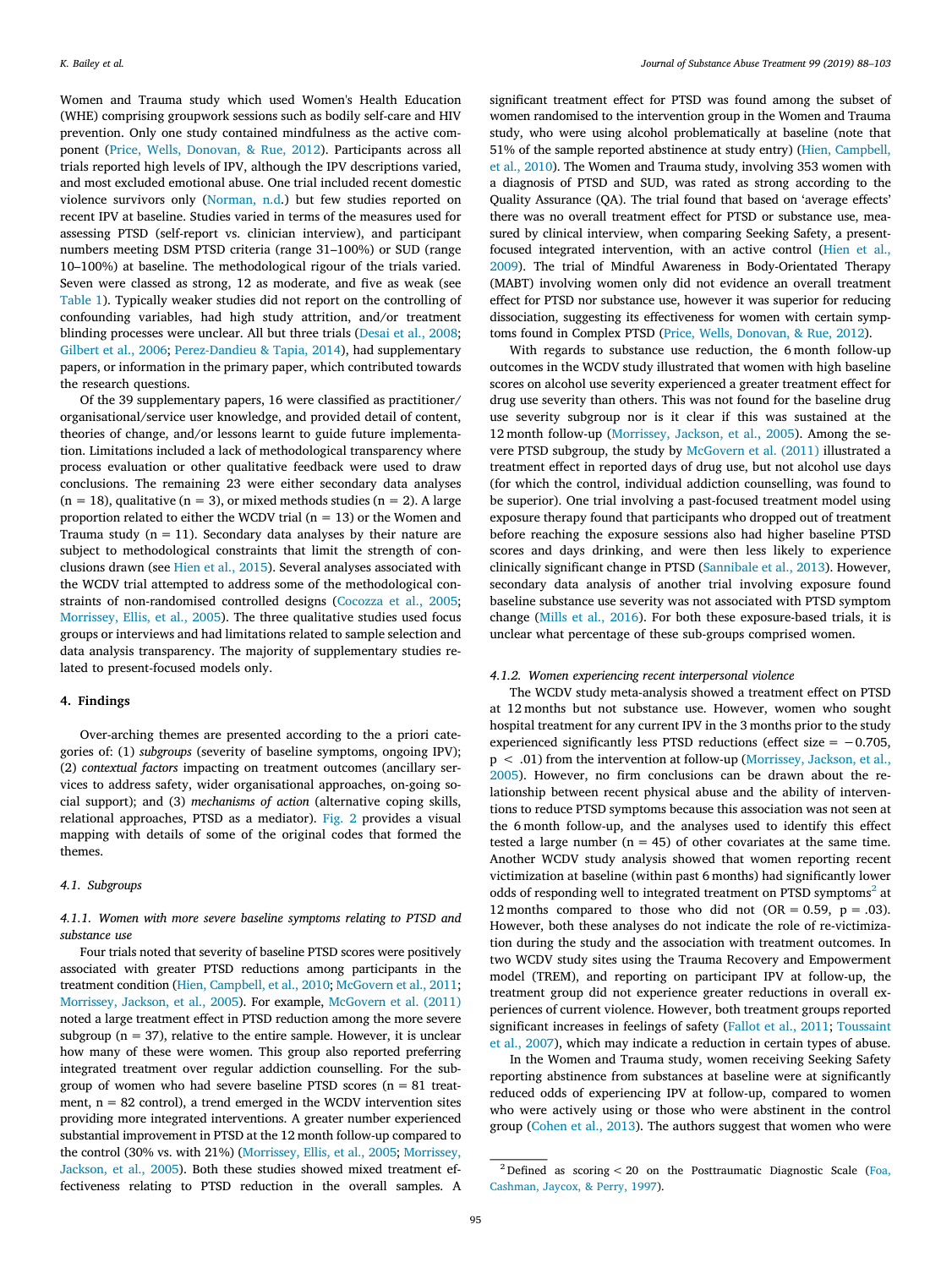<span id="page-8-0"></span>

**Fig. 1.** PRISMA flowchart of studies identified in the review.

abstinent were better able to implement the safety strategies for IPV learned in Seeking Safety. A different trial of Seeking Safety combined with IPV therapy was tailored for recent female IPV survivors with alcohol use disorder, but did not show any superiority for the intervention over 12-step facilitated therapy([Norman, n.d\)](#page-14-27). What remained unanswered in these studies was the role of ongoing IPV, interacting with or mediating the causal pathway between the intervention and participants' PTSD and substance use reduction. The trial of Concurrent Treatment of PTSD and SUD Using Prolonged Exposure (COPE) [\(Mills](#page-14-15) [et al., 2016\)](#page-14-15) did explore this correlation. Sixty percent of participants  $(n = 33$ , number of women unknown) experienced a further trauma over the 9 month follow-up (25.6% physical attack, 17.9% being threatened or held captive, 12.8% sexual assault), however, after controlling for baseline PTSD severity, exposure to new trauma was not significantly associated with change in PTSD symptom severity at follow-up (substance use was not explored).

# *4.2. Contextual factors (factors external to the intervention)*

#### *4.2.1. Ancillary services to address safety*

It is unclear in the Women and Trauma Study what practical and external support was provided for women experiencing ongoing trauma due to IPV, although it is likely to have been minimal (D. Hien, personal communication, May 2016), and the researchers conclude that there is a need to better address IPV concurrently with substance use and PTSD ([Cohen et al., 2013\)](#page-13-24). The WCDV study stressed the importance of safe working principles such as not allowing an abusive partner to enroll in the same agency([Markoff et al., 2005](#page-14-36)) and linking and coordinating treatment services with crisis support services to address IPV, with some sites offering domestic violence counselling([VanDeMark et al.,](#page-15-21) [2004\)](#page-15-21). However, analysis of external service use by participants in this trial at the 6 month follow-up [\(Domino, Morrissey, Nadlicki-Patterson,](#page-13-38) [& Chung, 2007](#page-13-38)) suggests that the multiple components comprising the intervention did not reduce women's need for medical treatment, and/ or encourage access to shelters when facing re-victimization. However, some control sites over the course of the study started to run domestic violence groups potentially masking any treatment effect on these variables [\(Cocozza et al., 2005;](#page-13-35) [Gatz et al., 2007](#page-13-22)). Further process evaluation emphasised the importance of providing access to safe housing to avoid returning to abusive partners or family members, despite women having learned skills to keep themselves safe. As women were provided with safe accommodation they described feeling freer to use many of the skills taught in the integrated intervention TREM ([Fallot & Harris, 2004](#page-13-28)).

# *4.2.2. Wider organisational approach and ancillary support services*

Implementation guidance relating to several of the present-focused models described in some of the studies stressed the importance of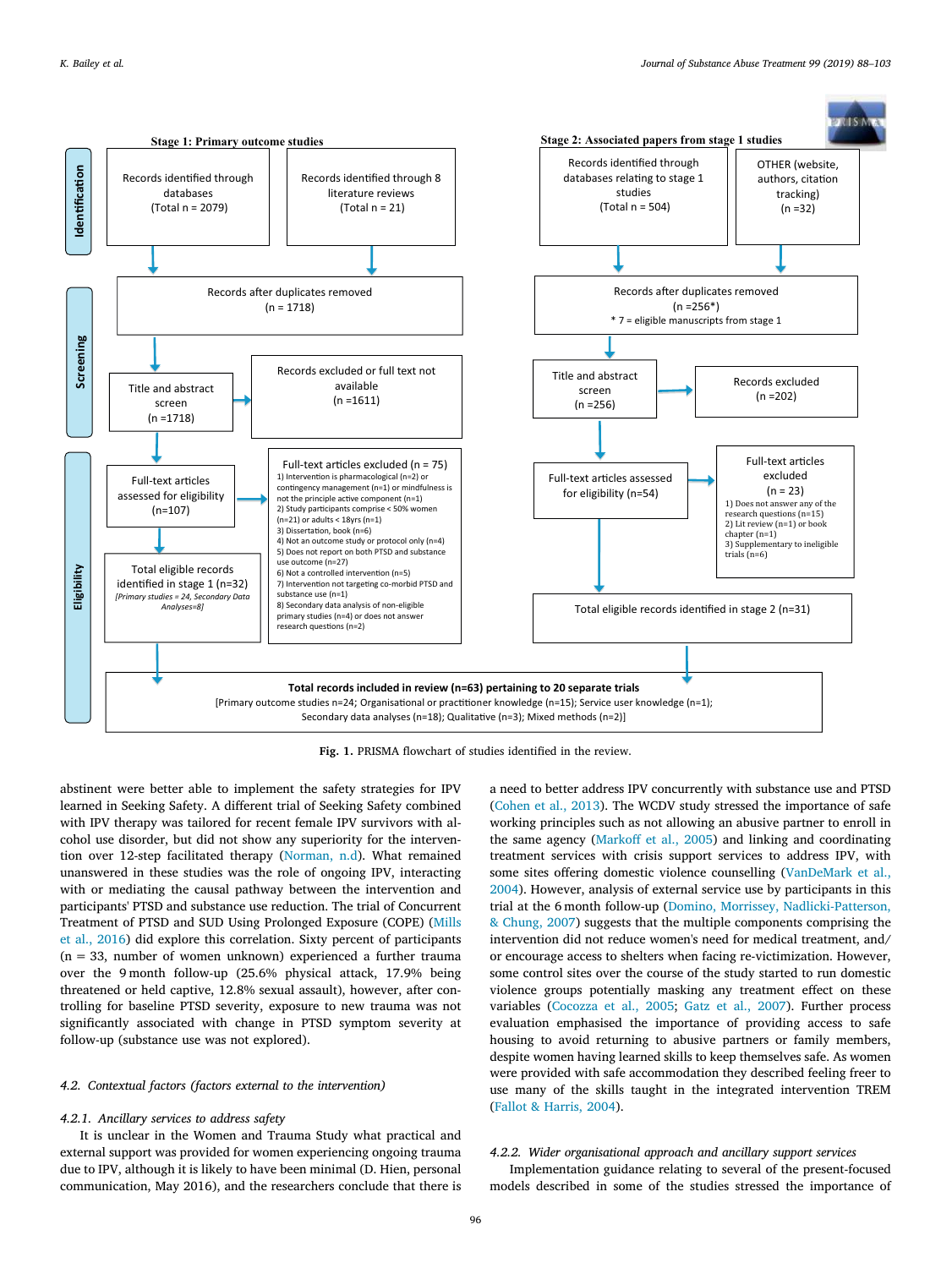<span id="page-9-0"></span>![](_page_9_Figure_2.jpeg)

**Fig. 2.** Themes (and their substantive codes in brackets) identified in the narrative synthesis.

trauma informed practice (TIP) for healing [\(Cadiz et al., 2004;](#page-13-34) [Calhoun](#page-13-16) [et al., 2010](#page-13-16); [Covington, 2000;](#page-13-30) [Moses et al., 2003;](#page-14-34) [Najavits, 2004](#page-14-20)). Such an approach means instigating practice at an organisational level as well as an individual/clinician level, centred around five core principles: trauma awareness, safety, trustworthiness, choice and collaboration, and building of strength and skills([Fallot & Harris, 2004\)](#page-13-28). Focus groups with participants and staff involved in the trial of Gender Responsive Treatment (GRT) in a prison setting highlighted how the lack of TIP by wider prison staff often undermined the progress made in group sessions([Calhoun et al., 2010\)](#page-13-16). Whilst this research suffered from methodological limitations regarding sample selection and data analysis transparency, this finding does chime with the rationale and theory behind TIP. The WCDV study was unique among all the studies in this review, in that the integrated interventions were delivered within a wider trauma-informed service which included service staff trained in TIP and the provision of multiple ancillary services (see *Supplementary Table S.2*). This makes it difficult to conclude what role, if any, the integrated interventions contributed to the study treatment outcomes. However, an analysis of programme level variables was undertaken to explain site specific outcomes heterogeneity. Only the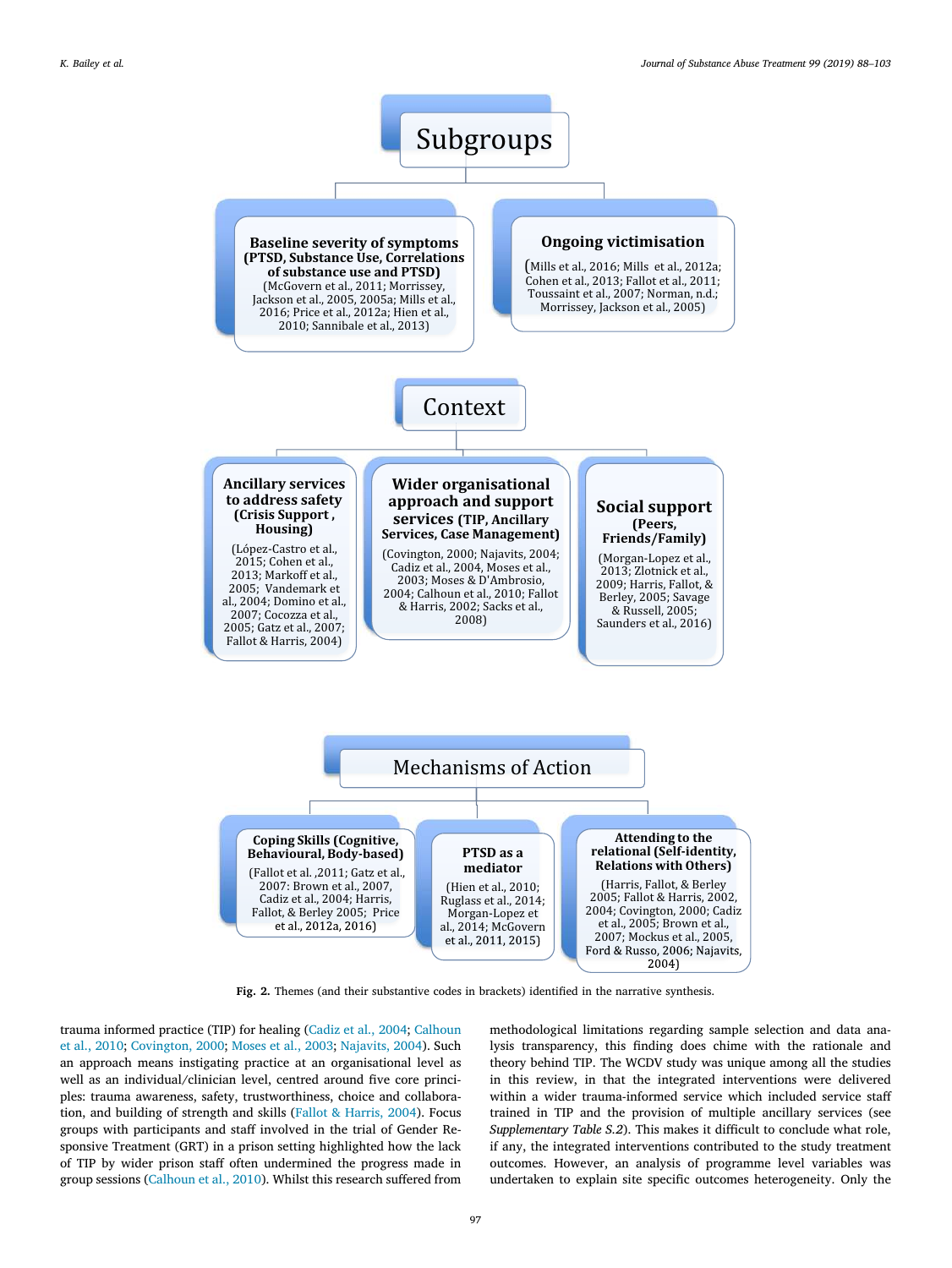integrated groupwork interventions (not the type or number of additional services received or mode of delivery) could explain the more favourable outcomes seen in mental health (including PTSD) and substance use across some sites([Cocozza et al., 2005\)](#page-13-35). In contrast, other trial authors recommended an increased focus on case management and support services for retention [\(Mills, Back, et al., 2012](#page-14-13)) and aftercare ([Zlotnick et al., 2009](#page-15-14)). The Women and Trauma study also identified that women at less risk of substance use/infrequent use at the 12 month follow-up reported more contact with substance use treatment services following the integrated intervention, highlighting the importance of sustained and long term treatment and aftercare [\(Lopez-Castro et al.,](#page-14-24) [2015\)](#page-14-24).

# *4.2.3. The role of ongoing social support*

The Women and Trauma study showed that women in the Seeking Safety intervention who engaged in additional 12-step affiliated peer support post-intervention showed significantly reduced alcohol use at follow-up compared to women in the control group [\(Morgan-Lopez et al.,](#page-14-25) [2013](#page-14-25)). Whilst attendance at 12-step programmes was not randomised, limiting casual inference, other studies identified a similar theme. In the prison based study, also involving Seeking Safety, attendance at followup intervention sessions with other women post-release also seemed to be associated with better drug use reduction [\(Zlotnick et al., 2009\)](#page-15-14). In the WCDV study, women in the interventions sites who practiced their recovery alone often relapsed([Harris et al., 2005\)](#page-13-29). However, the type and quality of social support and networks were important. In the WCDV study, family members were found to be less supportive in terms of providing emotional support and promoting recovery from PTSD compared to friends([Savage & Russell, 2005](#page-15-22)), with women's families sometimes encouraging drug use and viewing their attempts at sobriety with derision and delusion([Harris et al., 2005](#page-13-29)). In one site, the more relatives in a woman's network, the less support and healing from trauma she experienced. Integrated CBT for PTSD trial analysis (59% women) also showed that increases in family and social problems from baseline to 6 month follow-up were significantly associated with increases in PTSD and alcohol, but not drug use([Saunders et al., 2016\)](#page-15-13).

#### *4.3. Mechanisms of action in the interventions*

# *4.3.1. Development of alternative coping skills for different symptom clusters*

The trial of Integrated CBT for PTSD was particularly useful for reducing re-experiencing([McGovern et al., 2011\)](#page-14-18) in the sample as a whole, and in the Women and Trauma study, Seeking Safety was beneficial for hyper-arousal symptoms among those reporting problematic alcohol use at baseline [\(Hien, Campbell, et al., 2010\)](#page-13-25). The mindfulness intervention (MABT) was superior for dissociation [\(Price, Wells,](#page-14-29) [Donovan, & Rue, 2012\)](#page-14-29). This suggests the integrated treatments were superior over standard substance use treatment for addressing certain PTSD symptom clusters. One of the WCDV study analyses suggested it was the improvement in coping skills gained over the 12 month followup that mediated in part improvements in PTSD and drug use([Gatz](#page-13-22) [et al., 2007](#page-13-22)), regardless of treatment condition. Although formal mediation analyses were not undertaken, a positive relationship was also found between developing trauma coping skills through TREM and treatment outcomes relating to substance use, PTSD and feelings of safety [\(Fallot et al., 2011\)](#page-13-26). Women who reported success in sustained abstinence had developed coping skills and strategies (e.g. mindfulness) for managing emotions and triggers [\(Harris et al., 2005](#page-13-29)). Eighty-four percent of women receiving MABT found the intervention positively influenced a reduction in their substance use, consistently explained through the facilitation of emotional regulation [\(Price, Wells, Donovan,](#page-14-30) [& Brooks, 2012\)](#page-14-30).

of attending to the relational connections participants had with their self and others. Women receiving TREM in the WCDV sites identified self-awareness, connection with other women, and regaining a sense of purpose, meaning and spirituality, as strong recovery facilitators ([Harris et al., 2005](#page-13-29)), which are core mechanisms of change in the programme theory [\(Fallot & Harris, 2004\)](#page-13-28). The WCDV study researchers described the profound emptiness and bleakness women felt from years of addiction and IPV, coining the term '*repersonalisation of the self*' to describe the series of activities and commitments needed to fill such a void [\(Harris et al., 2005](#page-13-29)). All the WCDV sites provided long term integrated group interventions (4–9 months) combined with many other services suggesting the need for holistic and long term support to address issues of self-identity. Clinicians delivering Seeking Safety for the WCDV study believed that the session on self-compassion had the most impact on participants([Cadiz et al., 2004\)](#page-13-34). This was supported by women completing this group-work intervention, who stated that feeling safe and bonding with other women with similar experiences was one of the most important components([Brown et al., 2007](#page-13-32)), although it is unclear the sample size this feedback is drawn from. Eleven female peer researchers in the WCDV study described how their involvement altered their self-perceptions through having their voices heard and respected [\(Mockus et al., 2005\)](#page-14-37).

#### *4.4. Other mechanisms of action*

# *4.4.1. PTSD as mediator in the relationship between intervention and substance use reduction*

A laboratory study found support for the hypothesis that negative emotion related to trauma is a mechanism of alcohol craving among a mixed sample of men and women [\(Coffey et al., 2006](#page-13-18)). Similarly, the Women and Trauma study demonstrated that PTSD reductions were most likely to be associated with substance use reduction, with minimal evidence of a reverse relationship [\(Hien, Jiang, et al., 2010\)](#page-14-23). Furthermore, changes to PTSD (severity and frequency) were found to mediate the relation between Seeking Safety and reductions in alcohol and cocaine use for participants who had a high likelihood of attending most of the sessions [\(Morgan-Lopez et al., 2014](#page-14-39)). However, the exploratory nature of these mediation analyses means no clear conclusions can be made about the temporal relation of substance use reduction following PTSD. Furthermore, for those attending a 'moderate' dose of treatment, substance use change was not mediated by PTSD reductions. Another analysis showed a treatment effect for substance use reduction, among those who were heavy substance users at baseline, particularly stimulant users, and whose PTSD had reduced significantly over time([Hien,](#page-14-23) [Jiang, et al., 2010;](#page-14-23) [Ruglass, Hien, et al., 2014\)](#page-15-15). The authors postulate that Seeking Safety was more effective for these groups because those with more severe substance use also had more severe PTSD.

In the first trial of Integrated CBT for PTSD (59% women) substance usereduction accompanied PTSD reduction ([McGovern et al., 2011](#page-14-18)), however, this was not replicated in the larger follow-up trial in (67% women) [\(McGovern et al., 2015](#page-14-17)), and also not seen in the one mindfulness based study (MABT)([Price, Wells, Donovan, & Rue, 2012](#page-14-29)). This suggests that PTSD is not a mediator in the relationship between intervention and substance use reduction for everyone. However, in these three studies, some of the sites offered Seeking Safety groups as part of standard care and given this is an active treatment for both PTSD and substance use, and we do not know who received this treatment and to what dosage, it is not clear how this impacted on overall participant outcomes or mediation pathways.

#### **5. Discussion**

#### *5.1. Pathways to PTSD and substance use reduction*

# *4.3.2. Attending to the relational*

Process evaluations from several trials highlighted the importance

Few trials demonstrated a treatment effect for substance use reduction, but some illustrated reduction for PTSD symptoms. This echoes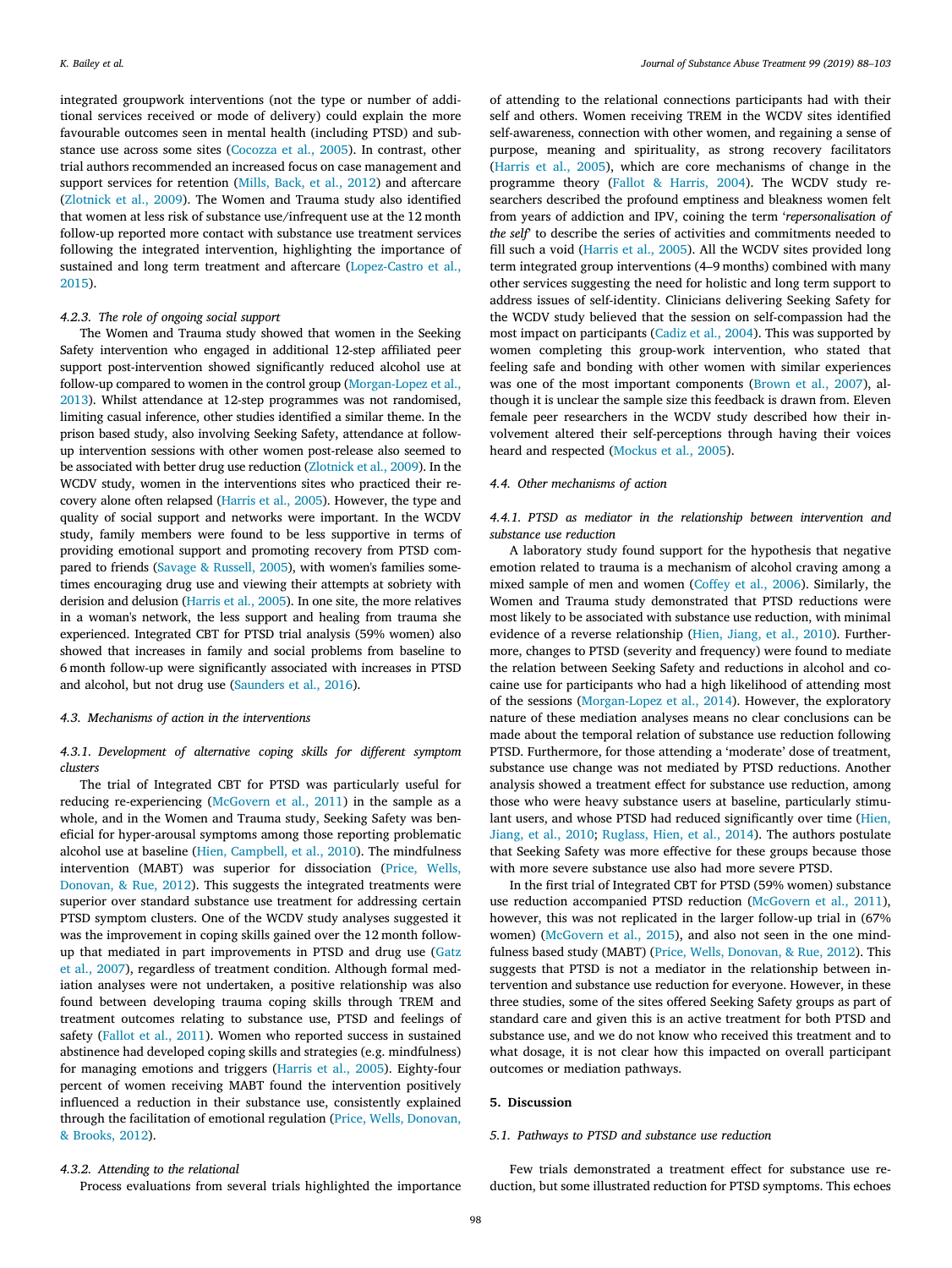the conclusions of previous literature reviews([Najavits & Hien, 2013](#page-14-40); [Roberts et al., 2016\)](#page-15-4), indicating that entrenched substance use may be harder to treat than PTSD in time-limited interventions. Many of the secondary data analyses presented also focus on PTSD reduction only, and taken together, several suggest that women with more severe PTSD baseline scores experienced greater PTSD reductions from integrated treatment. There was some evidence that PTSD reduction leads to substance use reduction, supporting the self-medication theory, and highlighting the importance of targeting PTSD symptoms in their own right as a mechanism of action. However, the results from other studies under review, albeit those with mixed samples of men and women, indicate there may be more than one pathway to substance use reduction. For example, the notion that substances are used to 'selfmedicate' wider emotional regulation difficulties [\(Kramer et al., 2014\)](#page-14-6) as well as PTSD certainly appears plausible for women experiencing ongoing IPV and multiple mental health problems.

#### *5.2. The role of different coping skills*

All interventions contained programme content with varied coping strategies: cognitive (e.g. addressing negative self-talk), behavioural (e.g. safety planning), and body-based (e.g. breathing, bodily interoception and self-care), designed to promote new and healthier ways to cope with trauma symptoms and substance cravings or triggers. However, less was said about the *type* of coping skills women found most useful, nor their differential impact on the different symptom clusters or external stressors. For example, the facilitation of mind-body awareness was clearly valued by women and may be particularly useful for dissociation symptoms([Price, Wells, Donovan, & Brooks, 2012](#page-14-30)). The theoretical underpinnings of mindfulness treatments point to the enhancement of the attentional regulatory capacity for inducing the parasympathetic response and regulating arousal([Kelly & Garland, 2016](#page-14-41)), and reducing reactivity to substance-related cues([Li et al., 2017\)](#page-14-7). The targeting of negative trauma-related beliefs through cognitive strategies have been established as key mechanisms in the reduction of PTSD among a variety of trauma survivors [\(Ehlers et al., 2013\)](#page-13-39), and can also be conceived as a key emotional regulation strategy([Aase et al., 2018](#page-12-2)). Avoidance coping (escape or withdrawal) has been found to exacerbate drug use, PTSD, and depression among women experiencing partner IPV [\(Flanagan, Jaquier Erard, Overstreet, Swan & Sullivan, 2014\)](#page-13-40), so the promotion of other coping strategies would appear particularly relevant to this treatment group.

# *5.3. Attending to relations with self and others*

The qualitative studies in this review also highlighted the importance of rebuilding women's positive relationships with themselves and others, echoing established goals in the treatment for PTSD and models of working with IPV survivors [\(Anderson, Renner, & Danis,](#page-13-41) [2012;](#page-13-41) [Herman, 2001](#page-13-6); [Warshaw, Sullivan, & Rivera, 2013\)](#page-15-23). Therefore, treatment that facilitates peer bonding among women with similar experiences, as well as components found in many integrated presentfocused interventions such as self-compassion, self-identity, and selfcare([Covington, 2000;](#page-13-30) [Fallot & Harris, 2002](#page-13-27)), appear particularly crucial for women with histories of IPV, potentially influencing both trauma-reappraisal and emotional regulation. However, the work to reestablish identity lost to substance use and IPV is likely to require long term support from substance use services extending beyond group-work treatment.

#### *5.4. Targeting emotional regulation*

Increasing attention is being paid to trans-diagnostic treatment targets, that is to say key 'difficulties' that may transcend different 'disorders' and which may prove influential to target [\(Sloan et al.,](#page-15-24)

[2017\)](#page-15-24). This may be particular relevant for survivors of trauma for whom PTSD symptoms often exist alongside other co-occurring mental health problems([Breslau et al., 1997](#page-13-4); [Rees et al., 2011\)](#page-14-1). Emotional regulation has been implicated in the causal pathway between PTSD and substance use [\(Tull, Bardeen, DiLillo, Messman-Moore, & Gratz,](#page-15-25) [2015\)](#page-15-25), is one of the most important treatment targets for chronically traumatized people([Van der Kolk, 2014](#page-15-7)), and has been found to moderate the efficacy of prolonged exposure on PTSD and substance use outcomes([Hien, Lopez-Castro, Papini, Gorman, & Ruglass, 2017](#page-14-42)). Moreover, the targeting of emotional regulation may also explain why some PTSD interventions have also resulted in decreased symptomology of other co-morbid mental health problems([Bisson et al.,](#page-13-5) [2013\)](#page-13-5).

## *5.5. Implications of contextual factors for treatment implementation*

The identification of active treatment ingredients cannot be considered in isolation from the wider contextual factors facing women such as on-going victimization and family problems, a point also supported in the wider literature([Galvani, 2007;](#page-13-42) [Mills et al., 2018](#page-14-43)). However, lack of IPV monitoring post-baseline in most of the studies under review precluded any further conclusions about the correlation with treatment outcomes. An earlier literature review, involving a meta-analysis of 11 integrated present-focused interventions targeting women in substance use treatment with experiences of IPV (including all of the WCDV study sites), concluded that women reporting IPV in the 6 months prior to baseline experienced better substance use reductions compared to women with other forms of trauma [\(Fowler &](#page-13-9) [Faulkner, 2011\)](#page-13-9). However, the role of these interventions in reducing victimization during the studies and the corresponding impact on treatment outcomes was unclear. Given the wider literature that implicates IPV in exacerbating PTSD symptoms, other psychological distress and substance use([Bailey, Peters, & Gilchrist, 2017](#page-13-43); [El-Bassel](#page-13-0) [et al., 2005](#page-13-0); [Sullivan et al., 2016](#page-15-26)), future trials should measure ongoing IPV during the intervention and at follow-up.

These safety concerns have implications for the wider service environment in which interventions are delivered to women. Several studies in this review maintained that integrated interventions should only be delivered within the context of wider organisational TIP, a principle also supported by PTSD treatment guidelines internationally ([ACPMH, 2013](#page-13-44); [SAMHSA, 2014](#page-15-27)). Service practitioners should also undertake sustained external advocacy and multi-agency support for women experiencing ongoing victimization, including focus on the perpetrator [\(Itzin, Taket, & Barter-Godfrey, 2010\)](#page-14-44). This may be all the more important for active substance users who may be less able to put in place safety strategies, and who are more likely to live with a substance using partner, vastly increasing the chances of experiencing physical or sexual violence [\(Cohen et al., 2013](#page-13-24)). It may be less about number of ancillary services provided, but identifying the ones that meet the specific needs of service users at the time and as part of aftercare.

Service practitioners should also pay attention to the quality and safety of external support networks of women in treatment, as they can be both a source of burden and/or support. This has implications for how some substance use social and network based treatment interventions (e.g. [Copello, Orford, Hodgson, & Toben, 2009\)](#page-13-45) are delivered to women with IPV histories. Service user collaboration in the design and delivery of interventions is an important part of TIP and also provides safe and healthy on-going support beyond time-limited treatments, something often lacking for this treatment group beyond 12-step affiliated groups([Najavits & Hien, 2013](#page-14-40)). It can provide another relational aspect of treatment so valued by women; building positive selfidentity, and promoting social action or 'survivor mission' [\(Herman,](#page-13-6) [2001\)](#page-13-6).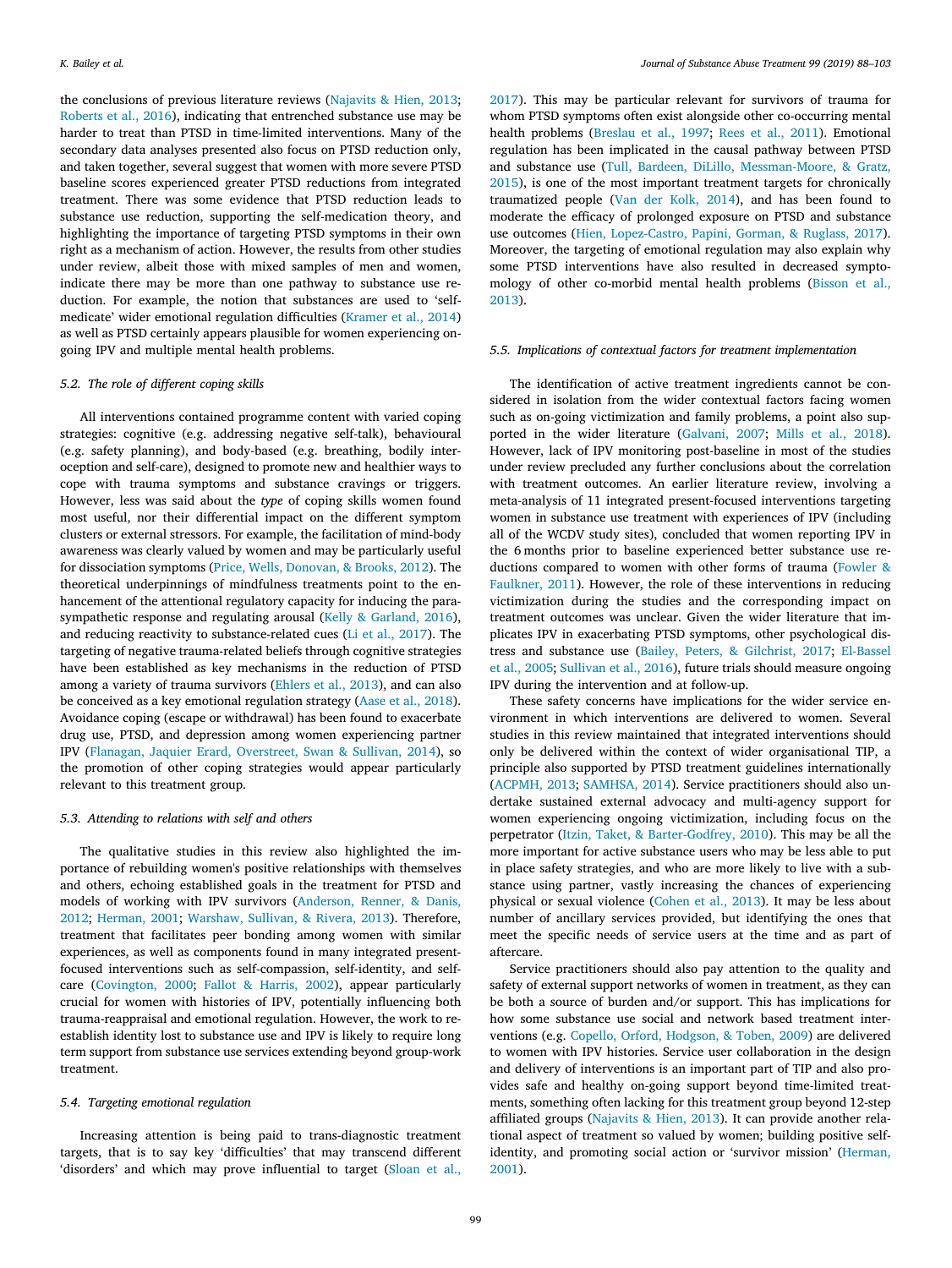#### *5.6. The value of present-focused integrated interventions*

The studies under review contained samples of women with a wide range of PTSD symptoms, not only those meeting a clinical diagnosis, perhaps best reflective of the women found in substance use treatment. People with sub-threshold symptoms still report higher levels of functional impairment, risk of suicidality, hopelessness and substance use, compared to non-PTSD samples [\(Brancu et al., 2016\)](#page-13-46), and thus warrant inclusion in integrated treatments. Whilst the most recent systematic review of integrated interventions([Roberts et al., 2016](#page-15-4)) found no evidence for present-focused treatments, the results of this review suggest that coping skills training focused on establishing external safety, emotional regulation and building positive self-identity and relations with others may well be the most appropriate treatment for some women. This is particularly the case for those with more severe baseline PTSD and substance use symptoms [\(Cloitre, Petkova, Su, & Weiss,](#page-13-47) [2016\)](#page-13-47) and those facing other stressors who are not in a suitable place to explore traumatic memories in depth e.g., due to domestic violence, involvement in prostitution, and community violence. The extensive number of sessions forming many present-focused interventions also provides a template for longer term support in treatment services. The development of coping skills over time may help participants tolerate past-focused interventions to support memory processing should they needit([Hermann, Hamblen, Bernardy, & Schnurr, 2014](#page-13-48); [Roberts et al.,](#page-15-4) [2016\)](#page-15-4). Greater relief is gained from PTSD symptoms through exposure work combined with CBT, compared to CBT alone, for certain subgroups([Ehlers et al., 2013](#page-13-39); [Mills, Teeson, et al., 2012](#page-14-14); [Sannibale et al.,](#page-15-10) [2013\)](#page-15-10).

# *5.7. Future directions for research*

The pooling of data from multiple studies into a 'virtual multi-site clinical trial'([Hien et al., 2015\)](#page-14-22) would allow for further subgroup, mediator, and moderator analyses of studies already completed and would facilitate disaggregation of data by gender. Future research should include qualitative and process evaluation data to supplement effectiveness studies, particularly in the past-focused interventions. Qualitative and quantitative measurement of potential intermediary outcomes including differing coping skills, physical and emotional safety measures, negative cognitions, positive self-identity and emotional dysregulation, would be useful, along with disaggregation of outcomes by gender and/or trauma type where possible.

# *5.8. Conclusion*

This review acknowledges the complexity of delivering integrated interventions to women experiencing PTSD and substance use. Supplementary data analyses illustrate how an exclusive focus on average treatment effect risks overlooking the utility of present-focused interventions for certain subgroups, especially their role in targeting emotional dysregulation. A focus on teaching extensive coping skills to promote external safety and symptom stabilisation may be particularly useful for women with more severe PTSD and experiencing on-going victimization, for whom exposure based treatments are contraindicated. A wider service response embracing TIP would focus practitioners on a safety first approach. Only one study involved mindfulness as its principle component and the promising results found in relation to dissociation and emotional dysregulation means they warrant further consideration. From a practical perspective, in countries where clinical guidelines still promote sequential approaches to treating PTSD and SUD([Persson et al., 2017\)](#page-14-45), substance use treatment services are well placed to deliver present-focused integrated interventions, with appropriately skilled staff and organisational TIP as part of a stepped care model.

#### *5.9. Limitations*

There is a limited discussion on past-focused interventions in this review due to a lack of controlled trials where women comprised the majority of participants. Substantial attention has been given to the findings of supplementary information related to two trials, the Women and Trauma study and the WCDV study. The secondary data analyses in the Women and Trauma study were part of 19 analyses performed on a moderately sized trial, and due to this multiplicity and the lack of adjustments for the many comparisons, caution should be made when interpreting the results. In two outputs examining moderators, the participants were not randomised to the subgroups examined, and the mediator analyses are exploratory in nature only. This review also draws heavily on the process evaluations attached to the WCDV multisite trial, a study which bears the inherent weaknesses of a non-randomised design and which showed significant heterogeneity across sites. Hence the study authors suggest caution in estimating the strength of the overall treatment effects([McHugo et al., 2005\)](#page-14-38) which would extend to the associated secondary data analyses. Moreover the three qualitative studies all suffered from different methodological constraints limiting their generalizability to the wider female population with co-occurring PTSD and substance use. In two studies it is unclear how many of the samples were experiencing current or sub-threshold PTSD and/or severity of substance use at baseline. Therefore, conclusions reached based on these samples may be better generalised to women who have experienced significant levels of traumatic events, rather than women with PTSD. Furthermore, the WCDV study involved an integrated trauma-specific intervention and wider integrated and trauma-informed services, and therefore much of the supplementary information does not exclusively focus on the integrated trauma-specific intervention. However, care was taken to select information that pertains to, or has relevance to, the delivery of the integrated interventions. Finally, this review included 8 primary studies and their 5 supplementary studies, whose results pertain to mixed samples of women and men. However, across all themes, data from these studies (which comprised 21% of all studies) are presented in triangulation with women only studies, and taken together provide useful considerations for women's treatment going forward.

#### **Acknowledgements**

This work was funded as part of KB's PhD studentship by the UK, Economic and Social Research Council ref.: (ES/J500057/1). The funders played no role in the study design, collection, analysis and interpretation of the data, in the writing of the manuscript, and in the decision to submit this manuscript for publication.

#### **Author declarations**

Conflict of interest: none declared.

# **Appendix A. Supplementary data**

Supplementary data to this article can be found online at [https://](https://doi.org/10.1016/j.jsat.2018.12.007) [doi.org/10.1016/j.jsat.2018.12.007.](https://doi.org/10.1016/j.jsat.2018.12.007)

# **References**

- <span id="page-12-2"></span>Aase, D. M., Gorka, S. M., Greenstein, J. E., Proescher, E., Crane, N. A., Everett, L. K., ... Phan, K. L. (2018). Cognitive reappraisal moderates the relationship between PTSD symptoms and alcohol use over time in post-9/11 U.S. military veterans. *Drug and Alcohol Dependence, 191*, 159–164. [https://doi.org/10.1016/j.drugalcdep.2018.06.](https://doi.org/10.1016/j.drugalcdep.2018.06.032) [032](https://doi.org/10.1016/j.drugalcdep.2018.06.032).
- <span id="page-12-0"></span>[Amaro, H., Dai, J., Arevalo, S., Acevedo, A., Matsumoto, A., Nieves, R., &](http://refhub.elsevier.com/S0740-5472(18)30255-1/rf0010) Prado, G. [\(2007\). Effects of integrated trauma treatment on outcomes in a racially/ethnically](http://refhub.elsevier.com/S0740-5472(18)30255-1/rf0010) [diverse sample of women in urban community-based substance abuse treatment.](http://refhub.elsevier.com/S0740-5472(18)30255-1/rf0010) *[Journal of Urban Health, 84](http://refhub.elsevier.com/S0740-5472(18)30255-1/rf0010)*(4), 508–522.
- <span id="page-12-1"></span>[Amaro, H., McGraw, S., Larson, M. J., Lopez, L., Nieves, R., & Marshall, B. \(2005\).](http://refhub.elsevier.com/S0740-5472(18)30255-1/rf0015) Boston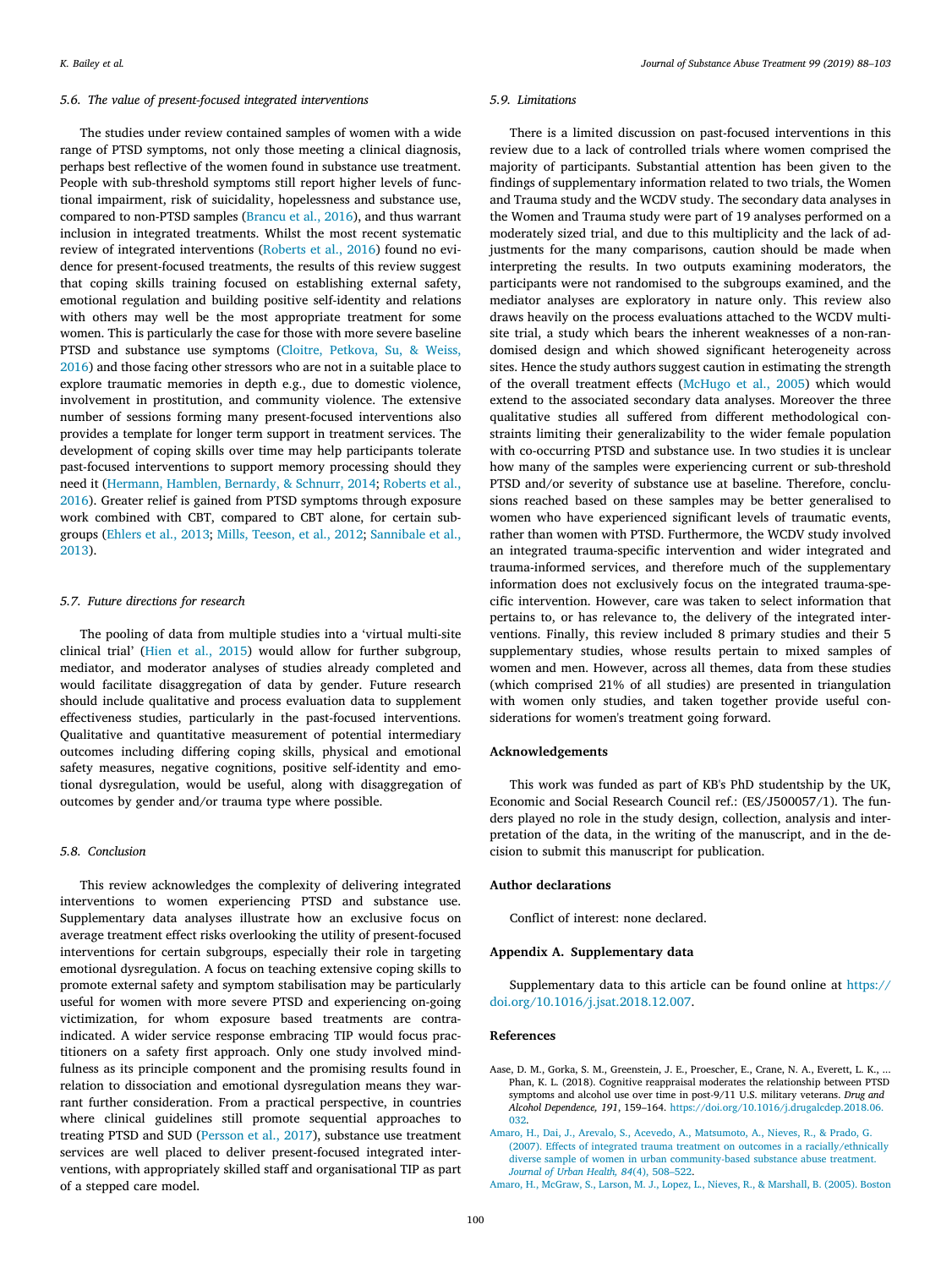[consortium of services for families in recovery.](http://refhub.elsevier.com/S0740-5472(18)30255-1/rf0015) *Alcoholism Treatment Quarterly, 22*[\(3–4\), 95–119.](http://refhub.elsevier.com/S0740-5472(18)30255-1/rf0015)

- <span id="page-13-41"></span>Anderson, K. M., Renner, L. M., & Danis, F. S. (2012). Recovery: Resilience and growth in the aftermath of domestic violence. *Violence Against Women, 18*(11), 1279–1299. [https://doi.org/10.1177/1077801212470543.](https://doi.org/10.1177/1077801212470543)
- <span id="page-13-23"></span>[Anderson, M. L., & Najavits, L. M. \(2014\). Does seeking safety reduce PTSD symptoms in](http://refhub.elsevier.com/S0740-5472(18)30255-1/rf0025) [women receiving physical disability compensation?](http://refhub.elsevier.com/S0740-5472(18)30255-1/rf0025) *Rehabilitation Psychology, 59*(3), [349–353](http://refhub.elsevier.com/S0740-5472(18)30255-1/rf0025).
- <span id="page-13-44"></span>Australian Centre for Posttraumatic Mental Health (2013). Australian guidelines for the treatment of acute stress disorder and posttraumatic stress disorder. Melbourne, Australia: Australian Centre for Posttraumatic Mental Health (ACPMH). Retrieved from [www.clinicalguidelines.gov.au,](http://www.clinicalguidelines.gov.au) Accessed date: 6 May 2018.
- <span id="page-13-43"></span>[Bailey, K. \(2017, March\). Clinically significant improvement in depression at follow up](http://refhub.elsevier.com/S0740-5472(18)30255-1/rf0040) [among survivors of domestic violence receiving advocacy within the PATH trial.](http://refhub.elsevier.com/S0740-5472(18)30255-1/rf0040) *[Paper presented at the world congress of women's mental health, Dublin, Ireland](http://refhub.elsevier.com/S0740-5472(18)30255-1/rf0040)*.

<span id="page-13-5"></span>[Bisson, J. I., Roberts, N. P., Andrew, M., Cooper, R., & Lewis, C. \(2013\). Psychological](http://refhub.elsevier.com/S0740-5472(18)30255-1/rf0045) [therapies for chronic post-traumatic stress disorder \(PTSD\) in adults.](http://refhub.elsevier.com/S0740-5472(18)30255-1/rf0045) *Cochrane [Database of Systematic Reviews, 12](http://refhub.elsevier.com/S0740-5472(18)30255-1/rf0045)*.

<span id="page-13-46"></span>Brancu, M., Mann-Wrobel, M., Beckham, J. C., Wagner, H. R., Elliott, A., Robbins, A. T., ... Runnals, J. J. (2016). Subthreshold posttraumatic stress disorder: A meta-analytic review of DSM-IV prevalence and a proposed DSM-5 approach to measurement. *Psychological Trauma, 8*(2), 222–232. [https://doi.org/10.1037/tra0000078.](https://doi.org/10.1037/tra0000078) [Breslau, N., Davis, G. C., Peterson, E. L., & Schultz, L. \(1997\). Psychiatric sequelae of](http://refhub.elsevier.com/S0740-5472(18)30255-1/rf0055)

- <span id="page-13-4"></span>[posttraumatic stress disorder in women.](http://refhub.elsevier.com/S0740-5472(18)30255-1/rf0055) *Archives of General Psychiatry, 54*.
- <span id="page-13-32"></span>Brown, V. B., Najavits, L. M., Cadiz, S., Finkelstein, N., Heckman, J. P., & Rechberger, E. (2007). Implementing an evidence-based practice: Seeking safety group. *Journal of Psychoactive Drugs, 39*(3), 231–240. [https://doi.org/10.1080/02791072.2007.](https://doi.org/10.1080/02791072.2007.10400609) [10400609](https://doi.org/10.1080/02791072.2007.10400609).
- <span id="page-13-34"></span>Cadiz, S., Savage, A., Bonavota, D., Hollywood, J., Butters, E., Neary, M., & Quiros, L. (2004). The portal project: A layered approach to integrating trauma into alcohol and other drug treatment for women. *Alcoholism Treatment Quarterly, 22*(3–4), 121–139. [https://doi.org/10.1300/J020v22n03\\_07.](https://doi.org/10.1300/J020v22n03_07)
- <span id="page-13-16"></span>Calhoun, S., Messina, N., Cartier, J., & Torres, S. (2010). Implementing gender-responsive treatment for women in prison: Client and staff perspectives. *Federal Probation Journal, 74*(3), Retrieved from [http://www.uscourts.gov/federal-probation-journal/](http://www.uscourts.gov/federal-probation-journal/2010/12/implementing-gender-responsive-treatment-women-prison) [2010/12/implementing-gender-responsive-treatment-women-prison,](http://www.uscourts.gov/federal-probation-journal/2010/12/implementing-gender-responsive-treatment-women-prison) Accessed date: 19 December 2018.
- <span id="page-13-7"></span>[Chilcoat, H., & Breslau, N. \(1998\). Investigations of causal pathways between PTSD and](http://refhub.elsevier.com/S0740-5472(18)30255-1/rf0075) drug use disorder. *[Addictive Behaviors, 23](http://refhub.elsevier.com/S0740-5472(18)30255-1/rf0075)*(6), 827–840.
- <span id="page-13-8"></span>Cloitre, M., Courtois, C. A., Charuvastra, A., Carapezza, R., Stolbach, B. C., & Green, B. L. (2011). Treatment of complex PTSD: Results of the ISTSS expert clinician survey on best practices. *Journal of Traumatic Stress, 24*(6), 615–627. [https://doi.org/10.1002/](https://doi.org/10.1002/jts.20697) its.20697.
- <span id="page-13-10"></span>[Cloitre, M., Koenen, K. C., Cohen, L. R., & Han, H. \(2002\). Skills training in affective and](http://refhub.elsevier.com/S0740-5472(18)30255-1/rf0085) [interpersonal regulation followed by exposure: A phase-based treatment for PTSD](http://refhub.elsevier.com/S0740-5472(18)30255-1/rf0085) related to child abuse. *[Journal of Consulting and Clinical Psychology, 70](http://refhub.elsevier.com/S0740-5472(18)30255-1/rf0085)*, 1067–1074.
- <span id="page-13-47"></span>Cloitre, M., Petkova, E., Su, Z., & Weiss, B. (2016). Patient characteristics as a moderator of post-traumatic stress disorder treatment outcome: Combining symptom burden and strengths. *BJPsych Open, 2*(2), 101–106. [https://doi.org/10.1192/bjpo.bp.115.](https://doi.org/10.1192/bjpo.bp.115.000745) [000745](https://doi.org/10.1192/bjpo.bp.115.000745).
- <span id="page-13-35"></span>Cocozza, J. J., Jackson, E. W., Hennigan, K., Morrissey, J. P., Reed, B. G., Fallot, R., & Banks, S. (2005). Outcomes for women with co-occurring disorders and trauma: Program-level effects. *Journal of Substance Abuse Treatment, 28*(2), 109–119. [https://](https://doi.org/10.1016/j.jsat.2004.08.010) [doi.org/10.1016/j.jsat.2004.08.010](https://doi.org/10.1016/j.jsat.2004.08.010).
- <span id="page-13-18"></span>Coffey, S. F., Stasiewicz, P. R., Hughes, P. M., & Brimo, M. L. (2006). Trauma-focused imaginal exposure for individuals with comorbid posttraumatic stress disorder and alcohol dependence: Revealing mechanisms of alcohol craving in a cue reactivity paradigm. *Psychology of Addictive Behaviors, 20*(4), 425–435. [https://doi.org/10.](https://doi.org/10.1037/0893-164X.20.4.425) [1037/0893-164X.20.4.425](https://doi.org/10.1037/0893-164X.20.4.425).
- <span id="page-13-24"></span>[Cohen, L. R., Field, C., Campbell, A. N. C., & Hien, D. A. \(2013\). Intimate partner violence](http://refhub.elsevier.com/S0740-5472(18)30255-1/rf0105) [outcomes in women with ptsd and substance use: A secondary analysis of NIDA](http://refhub.elsevier.com/S0740-5472(18)30255-1/rf0105) [clinical trials network "women and trauma" multi-site study.](http://refhub.elsevier.com/S0740-5472(18)30255-1/rf0105) *Addictive Behaviors, 38*[\(7\)](http://refhub.elsevier.com/S0740-5472(18)30255-1/rf0105).
- <span id="page-13-45"></span>[Copello, A., Orford, J., Hodgson, R., & Toben, G. \(2009\).](http://refhub.elsevier.com/S0740-5472(18)30255-1/rf0110) *Social and behaviour and network [therapy for alcohol problems.](http://refhub.elsevier.com/S0740-5472(18)30255-1/rf0110)* Abingdon, UK: Routledge.
- <span id="page-13-30"></span>Covington, S. S. (2000). Helping women recover. *Alcoholism Treatment Quarterly, 18*(3), 99–111. [https://doi.org/10.1300/J020v18n03\\_09.](https://doi.org/10.1300/J020v18n03_09)
- <span id="page-13-21"></span>[Desai, R. A., Harpaz-Rotem, I., Najavits, L. M., & Rosenheck, R. A. \(2008\). Impact of](http://refhub.elsevier.com/S0740-5472(18)30255-1/rf0120) the [seeking safety program on clinical outcomes among homeless female veterans with](http://refhub.elsevier.com/S0740-5472(18)30255-1/rf0120) psychiatric disorders. *[Psychiatric Services, 59](http://refhub.elsevier.com/S0740-5472(18)30255-1/rf0120)*(9).
- <span id="page-13-38"></span>Domino, M., Morrissey, J. P., Nadlicki-Patterson, T., & Chung, S. (2005). Service costs for women with co-occurring disorders and trauma. *Journal of Substance Abuse Treatment, 28*(2), 135–143. <https://doi.org/10.1016/j.jsat.2004.08.011>.
- <span id="page-13-13"></span>Effective Public Health Practice Project (EPHPP) (1998). Quality assessment tool for quantitative studies. Hamilton, ON: Effective public health practice project. Retrieved from [https://merst.ca/wp-content/uploads/2018/02/quality-assessment-tool\\_2010.](https://merst.ca/wp-content/uploads/2018/02/quality-assessment-tool_2010.pdf) [pdf,](https://merst.ca/wp-content/uploads/2018/02/quality-assessment-tool_2010.pdf) Accessed date: 18 December 2018.
- <span id="page-13-39"></span>Ehlers, A., Grey, N., Wild, J., Stott, R., Liness, S., Deale, A., ... Clark, D. M. (2013). Implementation of cognitive therapy for PTSD in routine clinical care: Effectiveness and moderators of outcome in a consecutive sample. *Behaviour Research and Therapy, 51*(11), 742–752. [https://doi.org/10.1016/j.brat.2013.08.006.](https://doi.org/10.1016/j.brat.2013.08.006)
- <span id="page-13-0"></span>[El-Bassel, N., Gilbert, L., & Hill, J. \(2005\). Relationship between drug abuse and intimate](http://refhub.elsevier.com/S0740-5472(18)30255-1/rf0140) [partner violence; a longitudinal study among women receiving methadone.](http://refhub.elsevier.com/S0740-5472(18)30255-1/rf0140) *American [Journal of Public Health, 95](http://refhub.elsevier.com/S0740-5472(18)30255-1/rf0140)*(3), 465–470.
- <span id="page-13-11"></span>Emerson, D. (2014). Trauma-sensitive yoga as an adjunct mental health treatment in group therapy for survivors of domestic violence: A feasibility study. *Complementary Therapies in Clinical Practice, 20*(3), 152–158. [https://doi.org/10.1016/j.ctcp.2014.](https://doi.org/10.1016/j.ctcp.2014.04.003) [04.003](https://doi.org/10.1016/j.ctcp.2014.04.003).
- <span id="page-13-26"></span>Fallot, R., McHugo, G., Harris, M., & Xie, H. (2011). The trauma recovery and empowerment model: A quasi-experimental effectiveness study. *Journal of Dual Diagnosis, 7*(1), 74–89. [https://doi.org/10.1080/15504263.2011.566056.](https://doi.org/10.1080/15504263.2011.566056)
- <span id="page-13-27"></span>[Fallot, R. D., & Harris, M. \(2002\). The trauma recovery and empowerment model \(TREM\):](http://refhub.elsevier.com/S0740-5472(18)30255-1/rf0155) [Conceptual and practical issues in a group intervention for women.](http://refhub.elsevier.com/S0740-5472(18)30255-1/rf0155) *Community Mental [Health Journal, 38](http://refhub.elsevier.com/S0740-5472(18)30255-1/rf0155)*(6), 475–485.
- <span id="page-13-28"></span>[Fallot, R. D., & Harris, M. \(2004\). Integrated trauma services teams for women](http://refhub.elsevier.com/S0740-5472(18)30255-1/rf0160) survivors [with alcohol and other drug problems and co-occurring mental disorders.](http://refhub.elsevier.com/S0740-5472(18)30255-1/rf0160) *Alcoholism [Treatment Quarterly, 22](http://refhub.elsevier.com/S0740-5472(18)30255-1/rf0160)*(3–4), 181–199.
- <span id="page-13-14"></span>[Fereday, J., & Muir-Cochrane, E. \(2008\). Demonstrating rigor using thematic analysis: A](http://refhub.elsevier.com/S0740-5472(18)30255-1/rf0165) [hybrid approach of inductive and deductive coding and theme development.](http://refhub.elsevier.com/S0740-5472(18)30255-1/rf0165) *[International Journal of Qualitative Methods, 5](http://refhub.elsevier.com/S0740-5472(18)30255-1/rf0165)*, 1–11.
- <span id="page-13-40"></span>[Flanagan, J. C., Jaquier Erard, V., Overstreet, N., Swan, S. C., & Sullivan, T. P. \(2014\). The](http://refhub.elsevier.com/S0740-5472(18)30255-1/rf2045) [mediating role of avoidance coping between IPV victimization, mental](http://refhub.elsevier.com/S0740-5472(18)30255-1/rf2045) health, and [substance abuse among women experiencing bidirectional IPV.](http://refhub.elsevier.com/S0740-5472(18)30255-1/rf2045) *Psychiatry Research, 220*[\(1-2\), 391–396.](http://refhub.elsevier.com/S0740-5472(18)30255-1/rf2045)
- <span id="page-13-37"></span>[Foa, E. B., Cashman, L., Jaycox, L., & Perry, K. \(1997\). The validation of a self-report](http://refhub.elsevier.com/S0740-5472(18)30255-1/rf2035) [measure of posttraumatic stress disorder: The posttraumatic diagnostic scale.](http://refhub.elsevier.com/S0740-5472(18)30255-1/rf2035) *[Psychological Assessment, 9](http://refhub.elsevier.com/S0740-5472(18)30255-1/rf2035)*(4), 445–451.
- <span id="page-13-15"></span>[Ford, J. D., & Russo, E. M. \(2006\). Trauma-focused, present-centered, emotional self](http://refhub.elsevier.com/S0740-5472(18)30255-1/rf0175)[regulation approach to integrated treatment for posttraumatic stress and addiction:](http://refhub.elsevier.com/S0740-5472(18)30255-1/rf0175) [Trauma adaptive recovery group education and therapy \(TARGET\).](http://refhub.elsevier.com/S0740-5472(18)30255-1/rf0175) *American Journal [of Psychotherapy, 60](http://refhub.elsevier.com/S0740-5472(18)30255-1/rf0175)*(4), 335–355.
- <span id="page-13-9"></span>Fowler, D. N., & Faulkner, M. (2011). Interventions targeting substance abuse among women survivors of intimate partner abuse: A meta-analysis. *Journal of Substance Abuse Treatment, 41*(4), 386–398. [https://doi.org/10.1016/j.jsat.2011.06.001.](https://doi.org/10.1016/j.jsat.2011.06.001)
- <span id="page-13-19"></span>[Frisman, L., Ford, J., Lin, H.-J., Mallon, S., & Chang, R. \(2008\). Outcomes of trauma](http://refhub.elsevier.com/S0740-5472(18)30255-1/rf0190) treatment using the TARGET model. *[Journal of Groups in Addiction & Recovery, 3](http://refhub.elsevier.com/S0740-5472(18)30255-1/rf0190)*(3–4), [285–303](http://refhub.elsevier.com/S0740-5472(18)30255-1/rf0190).
- <span id="page-13-42"></span>Galvani, S. A. (2007). Safety in numbers? Tackling domestic abuse in couples and network therapies. *Drug and Alcohol Review, 26*(2), 175–181. [https://doi.org/10.1080/](https://doi.org/10.1080/09595230601146694) [09595230601146694.](https://doi.org/10.1080/09595230601146694)
- <span id="page-13-22"></span>[Gatz, M., Brown, V., Hennigan, K., Rechberger, E., O'Keefe, M., Rose, T.,](http://refhub.elsevier.com/S0740-5472(18)30255-1/rf0200) & Bjelajac, P. [\(2007\). Effectiveness of an integrated, trauma-informed approach to treating women](http://refhub.elsevier.com/S0740-5472(18)30255-1/rf0200) [with co-occurring disorders and histories of trauma: The Los Angeles site experience.](http://refhub.elsevier.com/S0740-5472(18)30255-1/rf0200) *[Journal of Community Psychology, 35](http://refhub.elsevier.com/S0740-5472(18)30255-1/rf0200)*(7), 863–878.
- <span id="page-13-36"></span>Gilbert, A. R., Morrissey, J. P., & Domino, M. E. (2011). Service utilization patterns as predictors of response to trauma-informed integrated treatment for women with cooccurring disorders. *Journal of Dual Diagnosis, 7*(3), 117–129. [https://doi.org/10.](https://doi.org/10.1080/15504263.2011.592411) [1080/15504263.2011.592411](https://doi.org/10.1080/15504263.2011.592411).
- <span id="page-13-17"></span>Gilbert, L., El-Bassel, N., & Manual, J. (2005). Women's wellness treatment manual, social intervention group. Retrieved from Columbia University[authors](http://authors).
- <span id="page-13-31"></span>[Gilbert, L., El-Bassel, N., Manuel, J., Wu, E., Go, H., Golder, S., ... Sanders, G. \(2006\). An](http://refhub.elsevier.com/S0740-5472(18)30255-1/rf0215) [integrated relapse prevention and relationship safety intervention for women on](http://refhub.elsevier.com/S0740-5472(18)30255-1/rf0215) [methadone: Testing short-term effects on intimate partner violence](http://refhub.elsevier.com/S0740-5472(18)30255-1/rf0215) and substance use. *[Violence and Victims, 21](http://refhub.elsevier.com/S0740-5472(18)30255-1/rf0215)*(5), 657–672.
- <span id="page-13-1"></span>Gilchrist, G., Blázquez, A., & Torrens, M. (2012). Exploring the relationship between intimate partner violence, childhood abuse and psychiatric disorders among female drug users in Barcelona. *Advances in Dual Diagnosis, 5*(2), 46–58. [https://doi.org/10.](https://doi.org/10.1108/17570971211241895) [1108/17570971211241895](https://doi.org/10.1108/17570971211241895).
- <span id="page-13-20"></span>Ghee, A. C., Bolling, L. C., & Johnson, C. S. (2009). The efficacy of a condensed Seeking Safety intervention for women in residential chemical dependence treatment at 30 days posttreatment. *Journal of Child Sexual Abuse, 18*(5), 475–488. [https://doi.org/](https://doi.org/10.1080/10538710903183287) [10.1080/10538710903183287](https://doi.org/10.1080/10538710903183287).
- <span id="page-13-12"></span>Goldsmith, R. E., Gerhart, J. I., Chesney, S. A., Burns, J. W., Kleinman, B., & Hood, M. M. (2014). Mindfulness-based stress reduction for posttraumatic stress symptoms: Building acceptance and decreasing shame. *Journal of Evidence-Based Complementary and Alternative Medicine, 19*(4), 227–234. [https://doi.org/10.1177/](https://doi.org/10.1177/2156587214533703) [2156587214533703.](https://doi.org/10.1177/2156587214533703)
- <span id="page-13-2"></span>Gutierres, S. E., & Van Puymbroeck, C. (2006). Childhood and adult violence in the lives of women who misuse substances. *Aggression and Violent Behavior, 11*(5), 497–513. [https://doi.org/10.1016/j.avb.2006.01.010.](https://doi.org/10.1016/j.avb.2006.01.010)
- <span id="page-13-29"></span>Harris, M., Fallot, R. D., & Berley, R. W. (2005). Qualitative interviews on substance abuse relapse and prevention among female trauma survivors. *Psychiatric Services, 56*(10), 1292–1296. <https://doi.org/10.1176/appi.ps.56.10.1292>.
- <span id="page-13-33"></span>[Heckman, J. P., Hutchins, F. A., Thom, J. C., & Russell, L. A. \(2004\). Allies: Integrating](http://refhub.elsevier.com/S0740-5472(18)30255-1/rf0240) [women's alcohol, drug, mental health and trauma treatment in a county system.](http://refhub.elsevier.com/S0740-5472(18)30255-1/rf0240) *[Alcoholism Treatment Quarterly, 22](http://refhub.elsevier.com/S0740-5472(18)30255-1/rf0240)*(3–4), 161–180.
- <span id="page-13-6"></span>Herman, J. (2001). *[Trauma and recovery: The aftermath of violence from domestic abuse to](http://refhub.elsevier.com/S0740-5472(18)30255-1/rf0245) political terror.* [London: Pandora](http://refhub.elsevier.com/S0740-5472(18)30255-1/rf0245).
- <span id="page-13-48"></span>[Hermann, B., Hamblen, J., Bernardy, N., & Schnurr, P. \(2014\). Evaluating](http://refhub.elsevier.com/S0740-5472(18)30255-1/rf0250) the evidence [for PTSD-SUD treatment. In P. Ouimette, & J. Read \(Eds.\).](http://refhub.elsevier.com/S0740-5472(18)30255-1/rf0250) *Trauma and substance [abuse: Causes, consequences, and treatment of co-mordbid disorders](http://refhub.elsevier.com/S0740-5472(18)30255-1/rf0250)* (pp. 233–252). (2nd [ed.\). Washington, DC: American Psychological Association](http://refhub.elsevier.com/S0740-5472(18)30255-1/rf0250).
- <span id="page-13-3"></span>[Hien, D. A. \(2009\). Trauma, posttraumatic stress disorder, and addiction among women.](http://refhub.elsevier.com/S0740-5472(18)30255-1/rf0255) [In K. T. Brady, S. E. Back, & S. F. Greenfield \(Eds.\).](http://refhub.elsevier.com/S0740-5472(18)30255-1/rf0255) *Women and addiction: A comprehensive handbook* [\(pp. 242–256\). New York: Guildford Press.](http://refhub.elsevier.com/S0740-5472(18)30255-1/rf0255)
- <span id="page-13-25"></span>Hien, D. A., Campbell, A. N., Ruglass, L. M., Hu, M. C., & Killeen, T. (2010). The role of alcohol misuse in PTSD outcomes for women in community treatment: A secondary analysis of NIDA's women and trauma study. *Drug and Alcohol Dependence, 111*(1–2),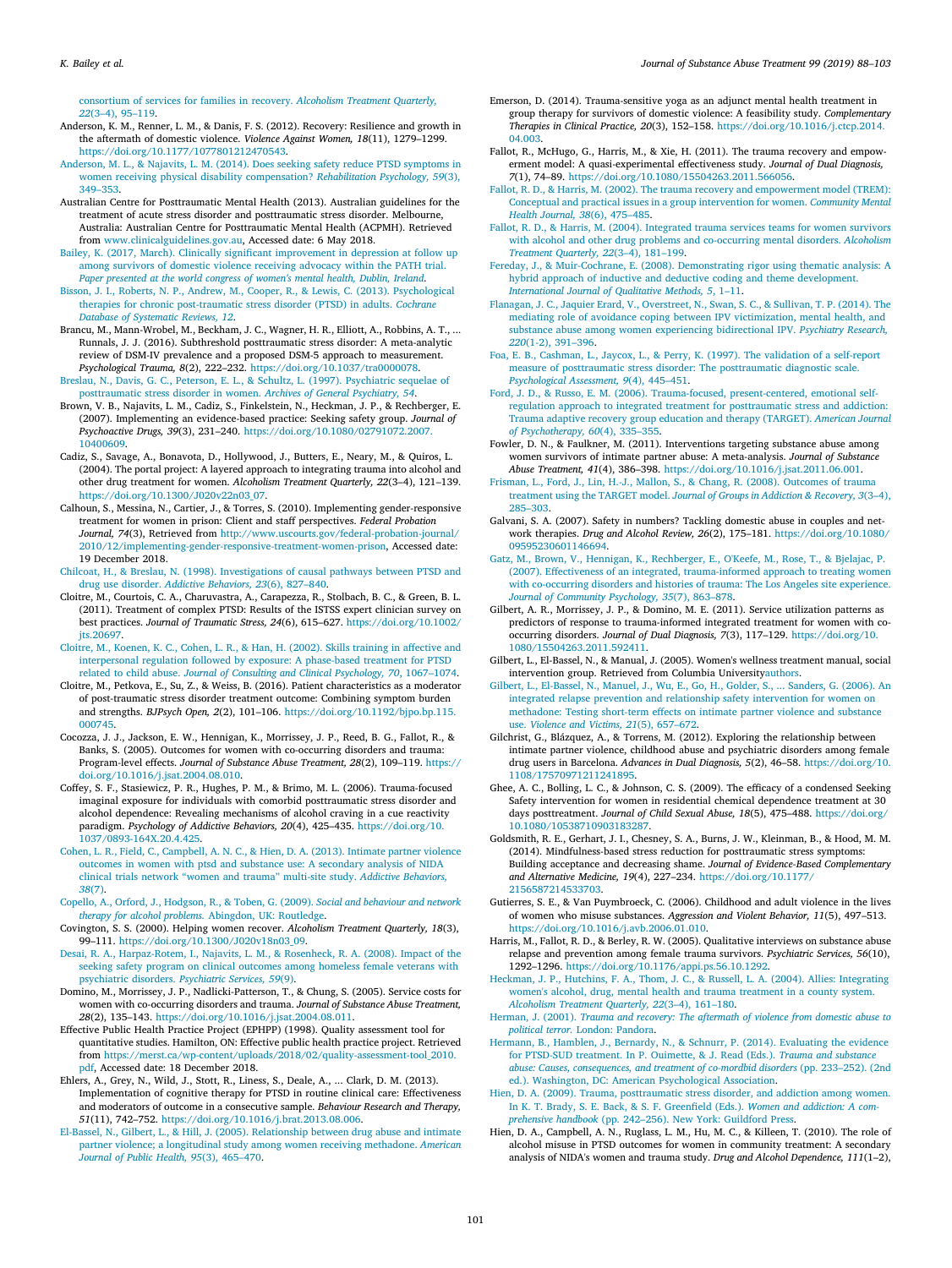114–119. [https://doi.org/10.1016/j.drugalcdep.2010.04.011.](https://doi.org/10.1016/j.drugalcdep.2010.04.011)

- <span id="page-14-22"></span>Hien, D. A., Campbell, A. N., Ruglass, L. M., Saavedra, L., Mathews, A. G., Kiriakos, G., & Morgan-Lopez, A. (2015). Maximizing effectiveness trials in PTSD and SUD through secondary analysis: Benefits and limitations using the National Institute on Drug Abuse clinical trials network "women and trauma" study as a case example. *Journal of Substance Abuse Treatment, 56*, 23–33. <https://doi.org/10.1016/j.jsat.2015.04.001>.
- <span id="page-14-23"></span>Hien, D. A., Jiang, H., Campbell, A. N., Hu, M. C., Miele, G. M., Cohen, L. R., ... Nunes, E. V. (2010). Do treatment improvements in PTSD severity affect substance use outcomes? A secondary analysis from a randomized clinical trial in NIDA's clinical trials network. *The American Journal of Psychiatry, 167*(1), 95–101. [https://doi.org/10.](https://doi.org/10.1176/appi.ajp.2009.09091261) [1176/appi.ajp.2009.09091261](https://doi.org/10.1176/appi.ajp.2009.09091261).
- <span id="page-14-19"></span>Hien, D., Cohen, L. R., Miele, G. M., Litt, L. C., & Capstick, C. (2004). Promising treatments for women with comorbid PTSD and substance use disorders. *American Journal of Psychiatry, 161*(8), 1426–1432. [https://doi.org/10.1176/appi.ajp.161.8.1426.](https://doi.org/10.1176/appi.ajp.161.8.1426)
- <span id="page-14-42"></span>[Hien, D. A., Lopez-Castro, T., Papini, S., Gorman, B., & Ruglass, L. M. \(2017\). Emotion](http://refhub.elsevier.com/S0740-5472(18)30255-1/rf0275) [dysregulation moderates the effect of cognitive behavior therapy with prolonged](http://refhub.elsevier.com/S0740-5472(18)30255-1/rf0275) [exposure for co-occurring PTSD and substance use disorders.](http://refhub.elsevier.com/S0740-5472(18)30255-1/rf0275) *Journal of Anxiety [Disorders, 52](http://refhub.elsevier.com/S0740-5472(18)30255-1/rf0275)*, 53–61.
- <span id="page-14-21"></span>Hien, D. A., Wells, E. A., & Brigham, G. S. (2009). Multi-site randomized trial of behavioral interventions for women with co-occurring PTSD and substance use disorders. *Journal of Consulting and Clinical Psychology, 77*(4), 607–619. [https://doi.org/10.](https://doi.org/10.1037/a0016227) [1037/a0016227](https://doi.org/10.1037/a0016227).
- <span id="page-14-44"></span>Itzin, C., Taket, A., & Barter-Godfrey, S. (2010). Domestic and sexual violence and abuse: Findings from a Delphi expert consultation on therapeutic and treatment interventions with victims, survivors and abusers, children, adolescents, and adults. Melbourne, Australia: Deakin University. Retrieved from [https://assets.publishing.](https://assets.publishing.service.gov.uk/government/uploads/system/uploads/attachment_data/file/215789/dh_123975.pdf) [service.gov.uk/government/uploads/system/uploads/attachment\\_data/file/215789/](https://assets.publishing.service.gov.uk/government/uploads/system/uploads/attachment_data/file/215789/dh_123975.pdf) [dh\\_123975.pdf,](https://assets.publishing.service.gov.uk/government/uploads/system/uploads/attachment_data/file/215789/dh_123975.pdf) Accessed date: 19 December 2018.
- <span id="page-14-2"></span>[Iverson, K., Litwack, S., Pineles, S., Suvak, M., Vaughn, R., & Resick, P. \(2013\).](http://refhub.elsevier.com/S0740-5472(18)30255-1/rf0290) Predictors [of intimate partner violence revictimization: The relative impact of distinct PTSD](http://refhub.elsevier.com/S0740-5472(18)30255-1/rf0290) [symptoms, dissociation, and coping strategies.](http://refhub.elsevier.com/S0740-5472(18)30255-1/rf0290) *Journal of Traumatic Stress, 26*, [102–110](http://refhub.elsevier.com/S0740-5472(18)30255-1/rf0290).
- <span id="page-14-41"></span>Kelly, A., & Garland, E. L. (2016). Trauma-informed mindfulness-based stress reduction for female survivors of interpersonal violence: Results from a stage I RCT. *Journal of Clinical Psychology, 72*(4), 311–328. <https://doi.org/10.1002/jclp.22273>.

<span id="page-14-4"></span>[Khantzian, E. \(1997\). The self-medication hypothesis of substance use disorders: A](http://refhub.elsevier.com/S0740-5472(18)30255-1/rf0300) re[consideration and recent applications.](http://refhub.elsevier.com/S0740-5472(18)30255-1/rf0300) *Harvard Review of Psychiatry, 4*(5), 231–244.

- <span id="page-14-6"></span>[Kramer, M., Polusny, M., Arbisi, P., & Krueger, R. \(2014\). Comorbidity of PTSD and](http://refhub.elsevier.com/S0740-5472(18)30255-1/rf0305) SUDs: [Toward an etiologic understanding. In P. Ouimette, & J. Read \(Eds.\).](http://refhub.elsevier.com/S0740-5472(18)30255-1/rf0305) *Trauma and [substance abuse: Causes, consequences and treatment of comorbid disorders](http://refhub.elsevier.com/S0740-5472(18)30255-1/rf0305)*(2nd ed.). [Washington DC: American Psychological Association.](http://refhub.elsevier.com/S0740-5472(18)30255-1/rf0305)
- <span id="page-14-26"></span>Kubany, E. S., Hill, E. E., Owens, J. A., Iannce-Spencer, C., McCaig, M. A., Tremayne, K. J., & Williams, P. L. (2004). Cognitive Trauma Therapy for Battered Women With PTSD (CTT-BW). *Journal of Consulting and Clinical Psychology, 72*(1), 3–18. [https://doi.org/](https://doi.org/10.1037/0022-006X.72.1.3) [10.1037/0022-006X.72.1.3.](https://doi.org/10.1037/0022-006X.72.1.3)
- <span id="page-14-7"></span>Li, W., Howard, M. O., Garland, E. L., McGovern, P., & Lazar, M. (2017). Mindfulness treatment for substance misuse: A systematic review and meta-analysis. *Journal of Substance Abuse Treatment, 75*, 62–96. <https://doi.org/10.1016/j.jsat.2017.01.008>.
- <span id="page-14-24"></span>Lopez-Castro, T., Hu, M. C., Papini, S., Ruglass, L. M., & Hien, D. A. (2015). Pathways to change: Use trajectories following trauma-informed treatment of women with cooccurring post-traumatic stress disorder and substance use disorders. *Drug and Alcohol Review, 34*(3), 242–251. <https://doi.org/10.1111/dar.12230>.
- <span id="page-14-36"></span>Markoff, L. S., Reed, B. G., Fallot, R. D., Elliott, D. E., & Bjelajac, P. (2005). Implementing trauma-informed alcohol and other drug and mental health services for women: Lessons learned in a multisite demonstration project. *American Journal of Orthopsychiatry, 75*(4), 525–539. [https://doi.org/10.1037/0002-9432.75.4.525.](https://doi.org/10.1037/0002-9432.75.4.525)
- <span id="page-14-28"></span>Messina, N., Calhoun, S., & Warda, U. (2012). Gender responsive drug court treatment: A randomized controlled trial. *Criminal Justice and Behavior, 39*(12), 1539–1558. [https://doi.org/10.1177/0093854812453913.](https://doi.org/10.1177/0093854812453913)
- <span id="page-14-18"></span>McGovern, M. P., Lambert-Harris, C., Alterman, A. I., Xie, H., & Meier, A. (2011). A randomized controlled trial comparing integrated cognitive behavioral therapy versus individual addiction counseling for co-occurring substance use and posttraumatic stress disorders. *Journal of Dual Diagnosis, 7*(4), 207–227. [https://doi.org/10.](https://doi.org/10.1080/15504263.2011.620425) [1080/15504263.2011.620425](https://doi.org/10.1080/15504263.2011.620425).
- <span id="page-14-17"></span>McGovern, M. P., Lambert-Harris, C., Xie, H. Y., Meier, A., McLeman, B., & Saunders, E. B. (2015). A randomized controlled trial of treatments for co-occurring substance use disorders and post-traumatic stress disorder. *Addiction, 110*(7), 1194–1204. [https://](https://doi.org/10.1111/add.12943) [doi.org/10.1111/add.12943](https://doi.org/10.1111/add.12943).
- <span id="page-14-38"></span>McHugo, G. J., Kammerer, N., Jackson, E. W., Markoff, L. S., Gatz, M., Larson, M. J., ... Hennigan, K. (2005). Women, co-occurring disorders, and violence study: Evaluation design and study population. *Journal of Substance Abuse Treatment, 28*(2), 91–107. <https://doi.org/10.1016/j.jsat.2004.08.009>.
- <span id="page-14-13"></span>[Mills, K., Back, S. E., Brady, K. T., Baker, A., Teesson, M., Hopwood, S., & Sannibale, C.](http://refhub.elsevier.com/S0740-5472(18)30255-1/rf0340) (2012). *[Concurrent treatment of PTSD and substance use disorders using prolonged ex](http://refhub.elsevier.com/S0740-5472(18)30255-1/rf0340)[posure \(COPE\), NDARC technical report no. 322, executive summary.](http://refhub.elsevier.com/S0740-5472(18)30255-1/rf0340)* Sydney: National [Drug and Alcohol Research Centre, University of New South Wales.](http://refhub.elsevier.com/S0740-5472(18)30255-1/rf0340)
- <span id="page-14-14"></span>[Mills, K., Teeson, M., Back, S. E., Brady, K., Baker, A., Hopwood, S., ... Ewer, P.](http://refhub.elsevier.com/S0740-5472(18)30255-1/rf0345) (2012). [Integrated exposure-based therapy for co-occurring posttraumatic stress disorder and](http://refhub.elsevier.com/S0740-5472(18)30255-1/rf0345) [substance dependence: A randomized controlled trial.](http://refhub.elsevier.com/S0740-5472(18)30255-1/rf0345) *Journal of the American Medical [Association, 308](http://refhub.elsevier.com/S0740-5472(18)30255-1/rf0345)*(7), 690–699.
- <span id="page-14-15"></span>Mills, K. L., Barrett, E. L., Merz, S., Rosenfeld, J., Ewer, P. L., Sannibale, C., ... Teesson, M. (2016). Integrated exposure-based therapy for co-occurring post traumatic stress disorder (PTSD) and substance dependence: Predictors of change in PTSD symptom severity. *Journal of Clinical Medical, 5*(11), <https://doi.org/10.3390/jcm5110101>.
- <span id="page-14-43"></span>Mills, K. L., Marel, C., Darke, S., Ross, J., Slade, T., & Teesson, M. (2018). The long-term impact of post traumatic stress disorder on recovery from heroin dependence. *Journal*

*of Substance Abuse Treatment, 89*, 60–66. [https://doi.org/10.1016/j.jsat.2018.04.001.](https://doi.org/10.1016/j.jsat.2018.04.001)

- <span id="page-14-37"></span>Mockus, S., Mars, L. C., Ovard, D. G., Mazelis, R., Bjelajac, P., Grady, J., ... McKinney, J. (2005). Developing consumer/survivor/recovering voice and its impact on services and research: Our experience with the SAMHSA women, co-occurring disorders and violence study. *Journal of Community Psychology, 33*(4), 513–525. [https://doi.org/10.](https://doi.org/10.1002/jcop.20066) [1002/jcop.20066.](https://doi.org/10.1002/jcop.20066)
- <span id="page-14-10"></span>[Moher, D., Liberati, A., Tetzlaff, J., Altman, D. G., & The PRISMA Group \(2009\). Preferred](http://refhub.elsevier.com/S0740-5472(18)30255-1/rf0365) [reporting items for systematic reviews and meta-analyses: The PRISMA statement.](http://refhub.elsevier.com/S0740-5472(18)30255-1/rf0365) *[PLoS Medicine, 6](http://refhub.elsevier.com/S0740-5472(18)30255-1/rf0365)*(7), e1000097.
- <span id="page-14-25"></span>[Morgan-Lopez, A. A., Saavedra, L. M., Hien, D. A., Campbell, A. N., Wu, E., & Ruglass, L.](http://refhub.elsevier.com/S0740-5472(18)30255-1/rf0370) [\(2013\). Synergy between seeking safety and twelve-step affiliation on substance use](http://refhub.elsevier.com/S0740-5472(18)30255-1/rf0370) outcomes for women. *[Journal of Substance Abuse Treatment, 45](http://refhub.elsevier.com/S0740-5472(18)30255-1/rf0370)*(2), 179–189.
- <span id="page-14-39"></span>[Morgan-Lopez, A. A., Saavedra, L. M., Hien, D. A., Campbell, A. N., Wu, E., Ruglass, L., ...](http://refhub.elsevier.com/S0740-5472(18)30255-1/rf0375) [Bainter, S. C. \(2014\). Indirect effects of 12-session seeking safety on substance use](http://refhub.elsevier.com/S0740-5472(18)30255-1/rf0375) outcomes. *[The American Journal on Addictions, 23](http://refhub.elsevier.com/S0740-5472(18)30255-1/rf0375)*(3), 218–225.
- <span id="page-14-33"></span>Morrissey, J. P., Ellis, A. R., Gatz, M., Amaro, H., Reed, B. G., Savage, A., ... Banks, S. (2005). Outcomes for women with co-occurring disorders and trauma: Program and person-level effects. *Journal of Substance Abuse Treatment, 28*(2), 121–133. [https://](https://doi.org/10.1016/j.jsat.2004.08.012) [doi.org/10.1016/j.jsat.2004.08.012](https://doi.org/10.1016/j.jsat.2004.08.012).
- <span id="page-14-32"></span>Morrissey, J. P., Jackson, E. W., Ellis, A. R., Amaro, H., Brown, V. B., & Najavits, L. M. (2005). Twelve-month soutcomes of trauma-informed interventions for women with co-occurring disorders. *Psychiatric Services, 56*(10), 1213–1222. [https://doi.org/10.](https://doi.org/10.1176/appi.ps.56.10.1213) [1176/appi.ps.56.10.1213](https://doi.org/10.1176/appi.ps.56.10.1213).
- <span id="page-14-35"></span>Moses, D. J., & Ambrosio, B. D. (2004). *[Developing integrated services for women with co](http://refhub.elsevier.com/S0740-5472(18)30255-1/rf0390)[occurring disorders and trauma histories lessons from the SAMHSA women with alcohol,](http://refhub.elsevier.com/S0740-5472(18)30255-1/rf0390) [drug abuse and mental health disorders who have histories of violence study.](http://refhub.elsevier.com/S0740-5472(18)30255-1/rf0390)* Washington, [DC: U.S. Department of Health and Human Services.](http://refhub.elsevier.com/S0740-5472(18)30255-1/rf0390)
- <span id="page-14-34"></span>[Moses, D. J., Reed, B. G., & Ambrosio, B. D. \(2003\).](http://refhub.elsevier.com/S0740-5472(18)30255-1/rf0395) *Creating trauma services for women with [co-occurring disorders: Experiences from the SAMHSA women with alcohol, drug abuse](http://refhub.elsevier.com/S0740-5472(18)30255-1/rf0395) and mental health disorders.* [Washington, DC: U.S. Department of Health and Human](http://refhub.elsevier.com/S0740-5472(18)30255-1/rf0395) **[Services](http://refhub.elsevier.com/S0740-5472(18)30255-1/rf0395)**.
- <span id="page-14-3"></span>Najavits, L. M. (2002). *[Seeking safety. A treatment manual for PTSD and substance abuse.](http://refhub.elsevier.com/S0740-5472(18)30255-1/rf0400)* [New York: Guildford Press](http://refhub.elsevier.com/S0740-5472(18)30255-1/rf0400).
- <span id="page-14-20"></span>[Najavits, L. M. \(2004\). Treatment of posttraumatic stress disorder and substance abuse:](http://refhub.elsevier.com/S0740-5472(18)30255-1/rf0405) [Clinical guidelines for implementing seeking safety therapy.](http://refhub.elsevier.com/S0740-5472(18)30255-1/rf0405) *Alcoholism Treatment [Quarterly, 22](http://refhub.elsevier.com/S0740-5472(18)30255-1/rf0405)*(1), 43–62.
- <span id="page-14-40"></span>Najavits, L. M., & Hien, D. (2013). Helping vulnerable populations: A comprehensive review of the treatment outcome literature on substance use disorder and PTSD. *Journal of Clinical Psychology, 69*(5), 433–479. [https://doi.org/10.1002/jclp.21980.](https://doi.org/10.1002/jclp.21980)
- <span id="page-14-0"></span>Natcen Social Research (2013). Violence, abuse and mental health in England; pre-
- liminary evidence briefing, latent class analysis of the adult psychiatric morbidity survey. Retrieved from http://www.natcen.ac.uk/media/1058443/REVA-Strand-1 [technical-report.pdf,](http://www.natcen.ac.uk/media/1058443/REVA-Strand-1-technical-report.pdf) Accessed date: 18 December 2018.
- <span id="page-14-27"></span>*Norman, S.. Alcohol use disorders and post-traumatic stress disorder treatment for victims of partner violence. (2003).* <https://clinicaltrials.gov/ct2/show/study/NCT00607412> (no date).
- <span id="page-14-12"></span>Pawson, R., Boaz, A., Grayson, L., Long, A., & Barnes, C. (2003). Types and quality of knowledge in social care. Retrieved from London [https://www.scie.org.uk/](https://www.scie.org.uk/publications/knowledgereviews/kr03.pdf) [publications/knowledgereviews/kr03.pdf.](https://www.scie.org.uk/publications/knowledgereviews/kr03.pdf)
- <span id="page-14-8"></span>[Pawson, R., & Tilley, N. \(1997\).](http://refhub.elsevier.com/S0740-5472(18)30255-1/rf0430) *Realistic Evaluation.* London: Sage.
- <span id="page-14-16"></span>Perez-Dandieu, B., & Tapia, G. (2014). Treating trauma in addiction with EMDR: A pilot study. *Journal of Psychoactive Drugs, 46*(4), 303–309. [https://doi.org/10.1080/](https://doi.org/10.1080/02791072.2014.921744) [02791072.2014.921744.](https://doi.org/10.1080/02791072.2014.921744)
- <span id="page-14-45"></span>Persson, A., Back, S. E., Killeen, T. K., Brady, K. T., Schwandt, M. L., Heilig, M., & Magnusson, A. (2017). Concurrent treatment of PTSD and substance use disorders using prolonged exposure (COPE): A pilot study in alcohol-dependent women. *Journal of Addiction Medicine, 11*(2), 119–125. [https://doi.org/10.1097/ADM.](https://doi.org/10.1097/ADM.0000000000000286) [0000000000000286.](https://doi.org/10.1097/ADM.0000000000000286)
- <span id="page-14-9"></span>Petticrew, M., Anderson, L., Elder, R., Grimshaw, J., Hopkins, D., Hahn, R., ... Welch, V. (2015). Complex interventions and their implications for systematic reviews: A pragmatic approach. *International Journal of Nursing Studies, 52*(7), 1211–1216. <https://doi.org/10.1016/j.ijnurstu.2015.01.004>.
- <span id="page-14-11"></span>Popay, J., Roberts, H., Sowden, A., Petticrew, M., Arai, L., Rodgers, M., ... Duffy, S. (2006). Guidance on the conduct of narrative synthesis in systematic reviews; a product from the ESRC methods programme. Retrieved from [http://www.lancaster.](http://www.lancaster.ac.uk/shm/research/nssr/research/dissemination/publications.php) c.uk/shm/research/nssr/research/dissemination/publications.php, Accessed date: 18 December 2018.
- <span id="page-14-30"></span>Price, C. J., Wells, E. A., Donovan, D. M., & Brooks, M. (2012). Implementation and acceptability of mindful awareness in body-oriented therapy in women's substance use disorder treatment. *Journal of Alternative and Complementary Medicine, 18*(5), 454–462. [https://doi.org/10.1089/acm.2011.0126.](https://doi.org/10.1089/acm.2011.0126)
- <span id="page-14-29"></span>Price, C. J., Wells, E. A., Donovan, D. M., & Rue, T. (2012). Mindful awareness in bodyoriented therapy as an adjunct to women's substance use disorder treatment: A pilot feasibility study. *Journal of Substance Abuse Treatment, 43*(1), 94-107. https://d [org/10.1016/j.jsat.2011.09.016.](https://doi.org/10.1016/j.jsat.2011.09.016)
- <span id="page-14-31"></span>[Price, C., & Smith-DiJulio, K. \(2016\). Interoceptive awareness is important for relapse](http://refhub.elsevier.com/S0740-5472(18)30255-1/rf2530) [prevention: Perceptions of women who received mindful body awareness in sub](http://refhub.elsevier.com/S0740-5472(18)30255-1/rf2530)stance use disorder treatment. *[Journal of addictions nursing, 27](http://refhub.elsevier.com/S0740-5472(18)30255-1/rf2530)*(1), 32–38.
- <span id="page-14-1"></span>[Rees, S., Silove, D., Chey, T., Ivancie, L., Steel, Z., Creamer, M., ... Forbes, D. \(2011\).](http://refhub.elsevier.com/S0740-5472(18)30255-1/rf0465) [Lifetime prevalence of gender based violence in women and the relationship with](http://refhub.elsevier.com/S0740-5472(18)30255-1/rf0465) [mental disorders and psychosocial function.](http://refhub.elsevier.com/S0740-5472(18)30255-1/rf0465) *Journal of the American Medical [Association, 306](http://refhub.elsevier.com/S0740-5472(18)30255-1/rf0465)*(5), 513–521.
- <span id="page-14-5"></span>Reynolds, M., Mezey, G., Chapman, M., Wheeler, M., Drummond, C., & Baldacchino, A. (2005). Co-morbid post-traumatic stress disorder in a substance misusing clinical population. *Drug and Alcohol Dependence, 77*(3), 251–258. [https://doi.org/10.1016/j.](https://doi.org/10.1016/j.drugalcdep.2004.08.017) [drugalcdep.2004.08.017.](https://doi.org/10.1016/j.drugalcdep.2004.08.017)